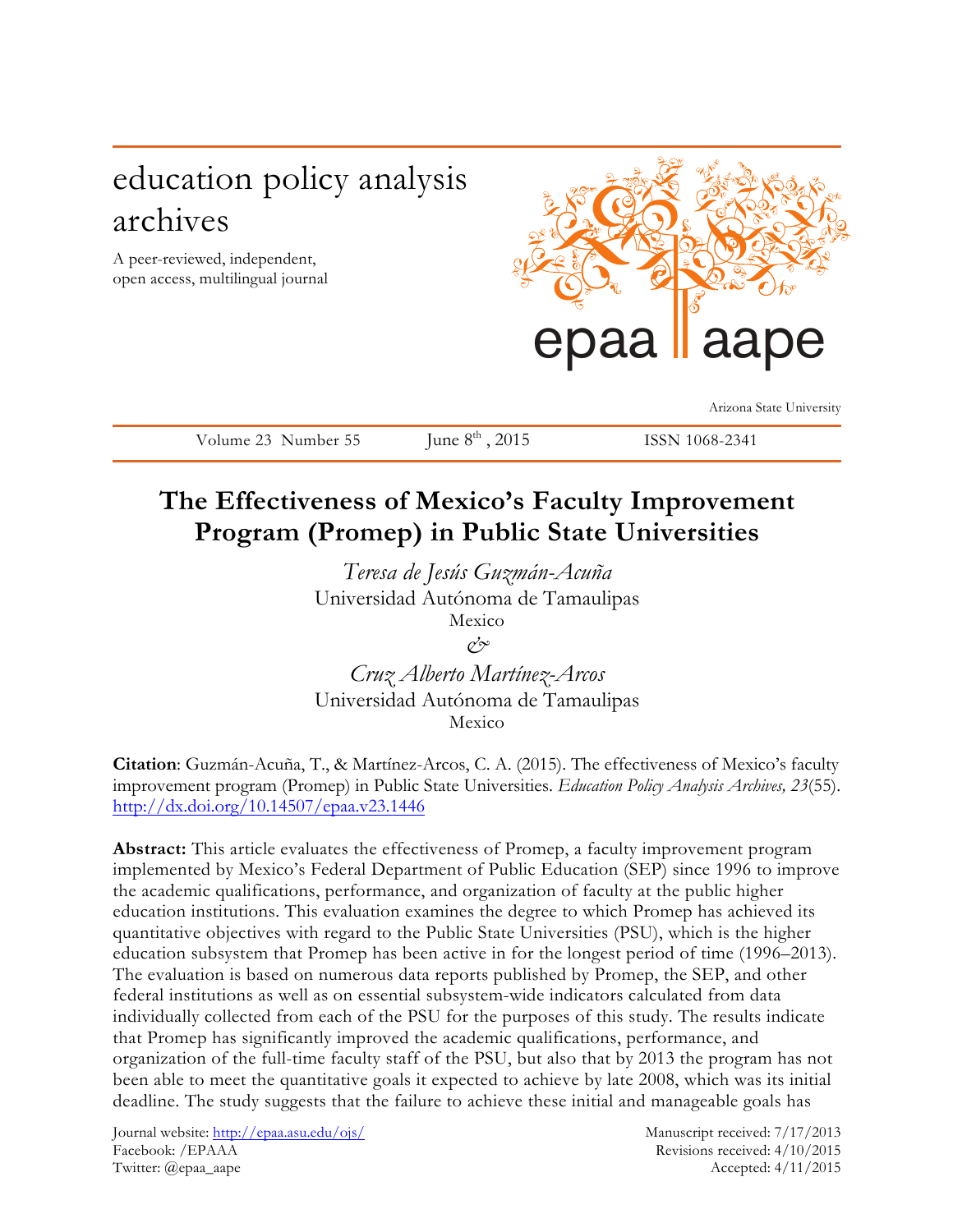occurred mostly because many PSU have allowed the infringement of their own faculty recruitment, permanence, and promotion regulations and Promep has failed to stop these practices through the establishment of more drastic strategies, such as binding agreements and penalization schemes.

**Keywords**: faculty staff; faculty improvement; higher education; Mexico; Promep; program evaluation

## **La Efectividad del Programa de Mejoramiento del Profesorado (Promep) en las Universidades Públicas Estatales de México**

**Resumen:** Este artículo evalúa la efectividad del Programa de Mejoramiento del Profesorado (Promep) implementado por la Secretaría de Educación Pública (SEP) de México desde 1996 para mejorar el perfil, desempeño y organización académica de la planta docente de las instituciones públicas de educación superior en el país. Esta evaluación se enfoca en el grado en el que Promep ha alcanzado los objetivos que él mismo se propuso alcanzar en el subsistema de las Universidades Públicas Estatales (UPES), el cual es la división del sistema de educación superior mexicano en el que Promep estuvo activo por más años (1996-2013). La evaluación se basa en la información extraída de varios reportes publicados por Promep, a través de la SEP, y otras instituciones federales, así como en datos e indicadores obtenidos de manera directa de cada una de las UPES incluidas en el estudio. Los resultados indican que Promep ha mejorado significativamente el perfil, desempeño y organización académica del profesorado de tiempo completo de las UPES, pero también que para el 2013 el programa aún no había sido capaz de cumplir con los objetivos cuantitativos que él mismo se propuso alcanzar para finales del 2008. El estudio sugiere que este fracaso para alcanzar los objetivos iniciales se debe principalmente al hecho de que muchas UPES han cometido o permitido la violación de las regulaciones sobre reclutamiento, permanencia y promoción del profesorado y al hecho de que Promep no ha establecido estrategias more drásticas para detener estas violaciones, como la firma de acuerdos jurídicos que incluyan penalizaciones para las UPES que cometan violaciones.

**Palabras-clave:** Profesorado; mejoramiento del profesorado; educación superior; México; Promep; evaluación de programas públicos

### **A Eficácia do Programa de Aperfeiçoamento de Professores (PROMEP) em Universidades Públicas Estaduais no México**

**Resumo**: O presente artigo avalia a eficácia do Programa de Melhoramento de Professores (PROMEP) implementado pelo Ministério de Educação Pública (SEP) do México desde 1996 para melhorar o perfil e desempenho e organização acadêmica do corpo docente das instituições públicas de ensino superior no país. Esta avaliação incide sobre o grau em que PROMEP alcançou os objetivos que ele se propõe atingir no subsistema de Universidades Públicas Estaduais (UPES), que é a divisão do sistema mexicano de ensino superior em que PROMEP esteve ativo por mais anos (1996-2013). A avaliação é baseada na informação extraída dos diversos relatórios publicados pelo PROMEP, através do SEP, e de outras instituições federais, bem como de dados e indicadores obtidos diretamente de cada UPES incluídas no estudo. Os resultados indicam que PROMEP elevou significativamente o perfil, desempenho acadêmico e organização do corpo docente em tempo integral das UPES, mas também que, até 2013, o programa ainda não tinha sido capaz de cumprir as metas quantitativas que se deveria atingir para final de 2008. O estudo sugere que essa falha em atingir os objetivos iniciais foi principalmente devido ao fato de que muitas UPES cometeram ou autorizaram a violação dos regulamentos em matéria de recrutamento, retenção e promoção de professores e o fato de que PROMEP não estabeleceu medidas drásticas para parar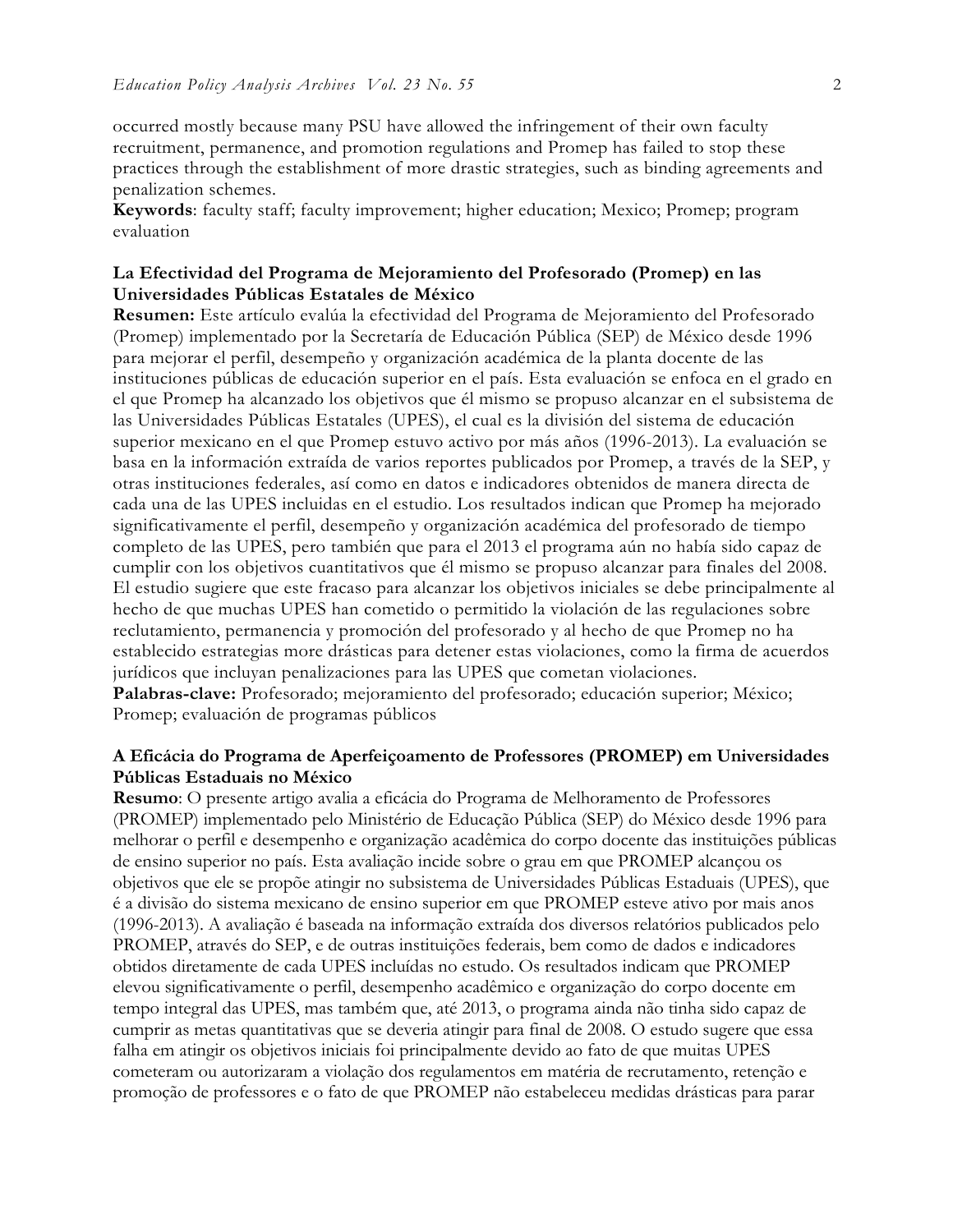essas violações, incluindo a assinatura de acordos legais que incluam sanções por violações das UPES.

**Palavras-chave:** professores; melhoria dos professores; ensino superior; México; PROMEP; avaliação de programas públicos.

## **Introduction: Faculty Improvement in Mexico**

Faculty improvement, faculty development, or staff development as it is often called, refers to the broad range of activities Higher Education Institutions (HEIs) implement at all levels of the educational continuum (e.g. undergraduate, postgraduate and continuing education) to renew or assist faculty members to improve their knowledge and skills relevant to their institutional setting and faculty position, so that they can properly perform their different academic roles, such as teaching, research and administration (Bland, Schmitz, Stritter, Henry, & Aluise, 1990; Centra, 1978; Whitcomb, 2003). Faculty improvement has become an increasingly important component in HEIs simply because the quality of the education they offer is necessarily linked to the education and training of their faculty staff. Altbach (1977), for instance, considers that faculty improvement is crucial for the transformation of universities because the academic staff are the driving force of the higher education business since: 1) only they carry out the social function assigned to higher education institutions; 2) they control the curriculum and the research agenda; 3) they participate, to varying degrees, in the governance of these institutions; 4) they control the transmission, production and dissemination of knowledge more than any other group in society; and 5) they are entrusted with the responsibility of maintaining the continuity of the idea of the university.

This article examines the effectiveness of the Faculty Improvement Program (*Programa de Mejoramiento del Profesorado* [*Promep*]) designed by Mexico's Federal Department of Public Education (*Secretaría de Educación Pública1* [*SEP*]) and more precisely by its Higher Education Division (*Subsecretaría de Educación Superior2* [SES]), with the help of the Mexican Association of Universities and Higher Education Institutions (*Asociación Nacional de Universidades e Instituciones de Educación*  Superior, [ANUIES]<sup>3</sup>) and Mexico's National Council for Science and Technology (Consejo Nacional de Ciencia y Tecnología, [CONACYT]<sup>4</sup>). In essence, the objective of Promep was to improve the academic qualifications (in terms of degrees), performance (in the areas of teaching, tutoring, research, and administration), and organization (in academic groups) of the faculty staff (*profesorado*) of Mexico's public HEIs.

The creation of Promep in the mid-1990s was motivated by the fact that during that time the faculty staff of most public HEIs in Mexico suffered from serious deficiencies in terms of academic qualifications (most staff did not have a postgraduate degree), performance (most staff focused on teaching and neglected other academic activities, particularly scientific research) and organization (there was a complete lack of academic and research groups in most public HEIs). These deficiencies derived from the fact that since 1960 Mexico experienced an exponential increase in the demand for higher education (see Figure 1), but during that time there were a lack of professionals

<sup>&</sup>lt;sup>1</sup> Created in 1921.

<sup>2</sup> Formerly known as the *Subsecretaría de Educación Superior e Investigación Científica*, aka *SESIC*.

<sup>3</sup> ANUIES is an NGO created in 1958 to improve and standardize the teaching, research and cultural promotion programs in both public and private higher education institutions (see http://www.anuies.mx/). <sup>4</sup> CONACYT was created in 1970 to develop programs to take better advantage of the natural resources of the country, to implement actions to solve deficiencies in the areas of health, food supply, agricultural and livestock production, industrialization, education, rural development, and to decentralize research, which was concentrated in Mexico City (see http://www.conacyt.gob.mx).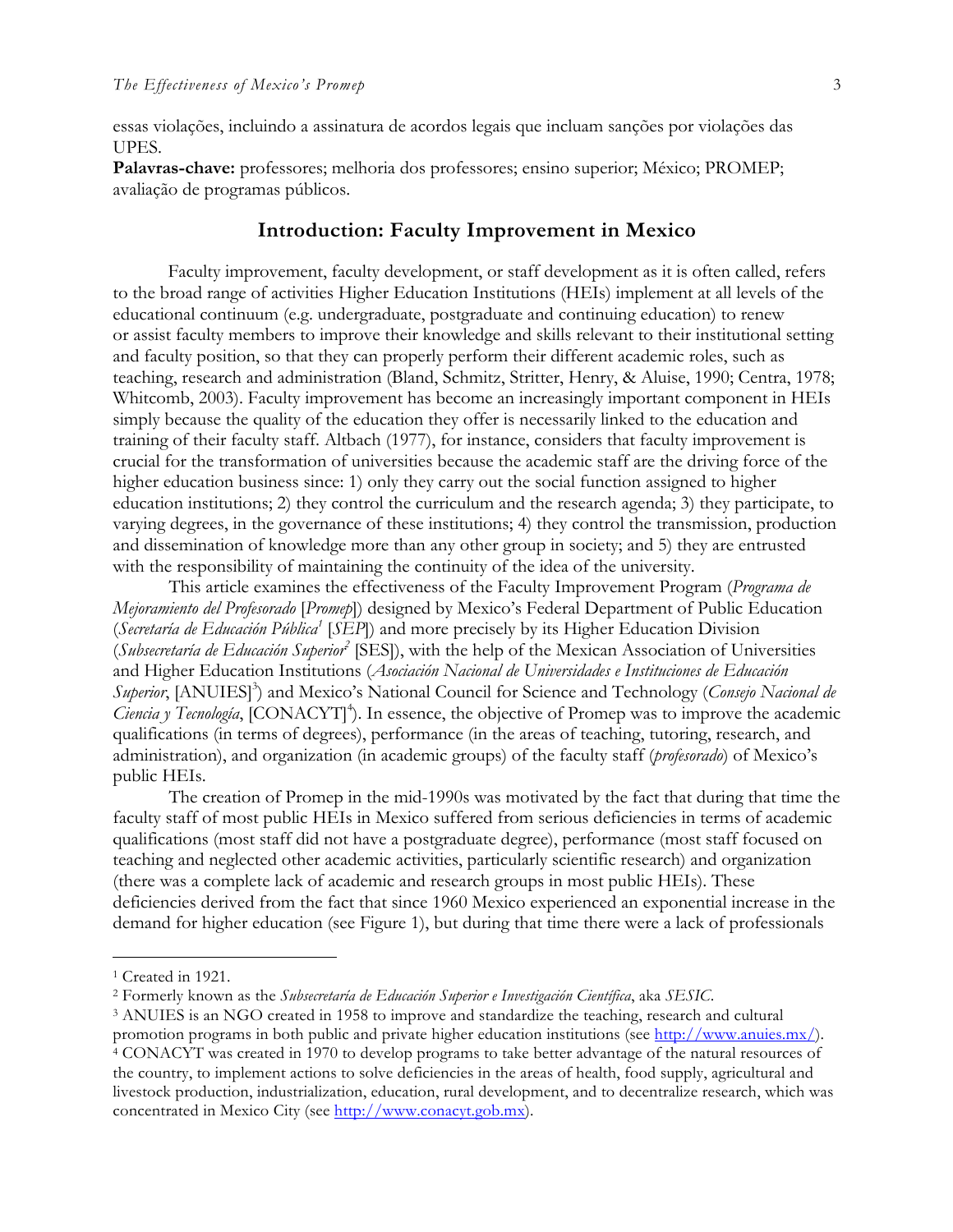with an appropriate academic qualification and experience to teach at a university, particularly at the postgraduate levels (Gil-Antón, 1994; SEP, 1996, p. 1). Most institutions were forced to increase the flexibility of their faculty recruitment and promotion systems to attend to the increasing number of students requesting their services. As a result, as several studies have pointed out, from 1960 to 1996 a huge number of part-time and even full-time faculty positions in public HEIs were given to people who did not have the experience or an appropriate academic degree to teach at the university level or to perform any academic activities. For instance, according to Gil-Antón (1994, p. 100), 91.7% of the people hired as teachers by public HEIs from 1986 to 1992 had no research experience<sup>5</sup>.





Despite the fact that the "generation and application of knowledge" was one of the institutional missions of most public HEIs", up until the mid-1990s most of these institutions had a very low level of research productivity and had no policies in place to promote the formation of researchers, research groups, or scientific research networks. During the mid-1990s, scientific and technological research in Mexico was mostly carried out in the Public Federal Universities (a small but very important branch of the public higher education system that was only funded and managed by the federal government) and specialized research institutes, most of which were created, managed and/or supported by the CONACYT. The only national program that encouraged academic research among the faculty staff of the public HEIs in the mid-1990s was the CONACYT's National Researchers System (*Sistema Nacional de Investigadores* [SNI]), which was created in 1984 to identify and reward (through distinctions and financial incentives in the form of non-taxable

 <sup>5</sup> Here it is important to note that, according to some authors like Pérez-Castro (2006, p. 3), before the expansion of the higher education system the faculty of Mexican universities, including the public state universities, was mostly composed of prestigious practicing specialists from different areas who only taught part-time in one or more HEIs, as part of their professional activities.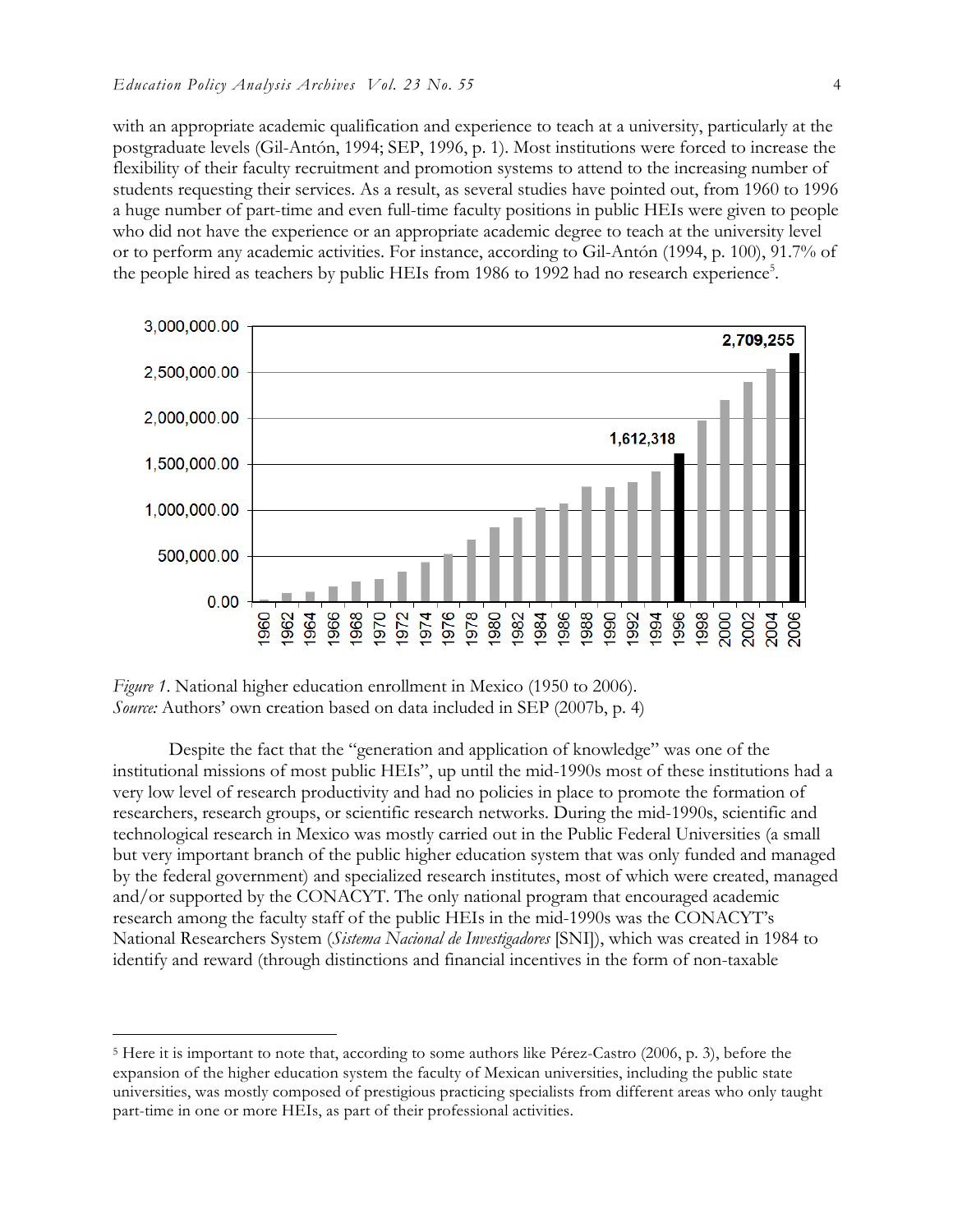complements to remuneration<sup>6</sup>) the active and prominent researchers<sup>7</sup>. In this sense, this System was inspired by the merit pay model applied widely in the United States, where wages are based on the academic productivity of each professor. The SNI was created by Presidential decree and by request of the Mexican NGO *Academia de la Investigación Científica* (Academy of Scientific Research) to mitigate the effects of the poor salaries and the worsening working conditions of the few researchers working in the public HEIs and research institutes during the early 1980s, when Mexico was hit by an economical crisis. The main objectives of the SNI were to reduce the risks of brain drain, and to promote and strengthen the quality of the scientific and technology research and innovation in Mexico (see www.conacyt.gob.mx/sni).

Despite the fact that in the mid-1990s the academic staff of most public HEIs suffered from severe academic deficiencies, Promep was initially directed only to one of the many subsystems of the Public Higher Education System: the public state universities subsystem, which in 1996 was composed of 39 public HEIs, of which 34 were autonomous universities and the rest were institutions that depended legally and administratively of their respective states (see Table 1). The Mexican public state university subsystem, which receives federal and state funding, is very similar to the public state university subsystem of the USA in terms of educational offer. The Mexican public state universities offer bachelor's degrees (*Licenciaturas*), master's degrees (*Maestrías*) and doctorates (*Doctorados*), and some of them also offer medical specialization degrees (hence, MSD) and associate degrees.

#### Table 1

| $(0)$ algorithm $(0)$                   |                                   |
|-----------------------------------------|-----------------------------------|
| Centro de Estudios Superiores de Sonora | U. A. de San Luis Potosí          |
| Benemérita U. A. de Puebla              | U. A. de Sinaloa                  |
| Instituto Tecnológico de Sonora         | U. A. de Tamaulipas               |
| U. A. de Aguascalientes                 | U. A. de Tlaxcala                 |
| U. A. de Baja California                | U. A. de Yucatán                  |
| U. A. de Baja California Sur            | U. A. de Zacatecas                |
| U. A. de Campeche                       | U. de Ciencias y Artes de Chiapas |
| U. A. del Carmen                        | U. de Colima                      |

*List of the 39 Public HEIs Supported by Promep as Part of the Public State University Subsystem Since 1996 (ordered alphabetically)*

 <sup>6</sup> Incentives vary from three to 14 times the Mexican minimum wage depending on the category and level of the attributed recognition. There are five research category/levels in the SNI. The first or lowest level, the National Researcher Candidate, is granted to people who have recently obtained a PhD degree and have recently started their research production. The following three levels are categories of "National Researcher" (I, II and III), which are granted to active researchers depending on their productivity level, originality of their research lines, academic trajectory, and participation in activities of dissemination of science and technology. The highest category is the Emeritus National Researcher, which is only granted to researchers who are at least 65 years of age at the moment of application and have received the National Researcher Level III distinction for at least 15 consecutive years (see http://www.conacyt.gob.mx/sni/).

<sup>7</sup> In order to be eligible to SNI affiliation, researchers must fulfill one of the following requirements: 1) to have a PhD degree; 2) to have a contract to develop scientific and/or technological research for at least 20 hours per week in public, private or social higher education institutions or research centers in Mexico; or 3) to be Mexican and be involved in full-time scientific and technology research abroad.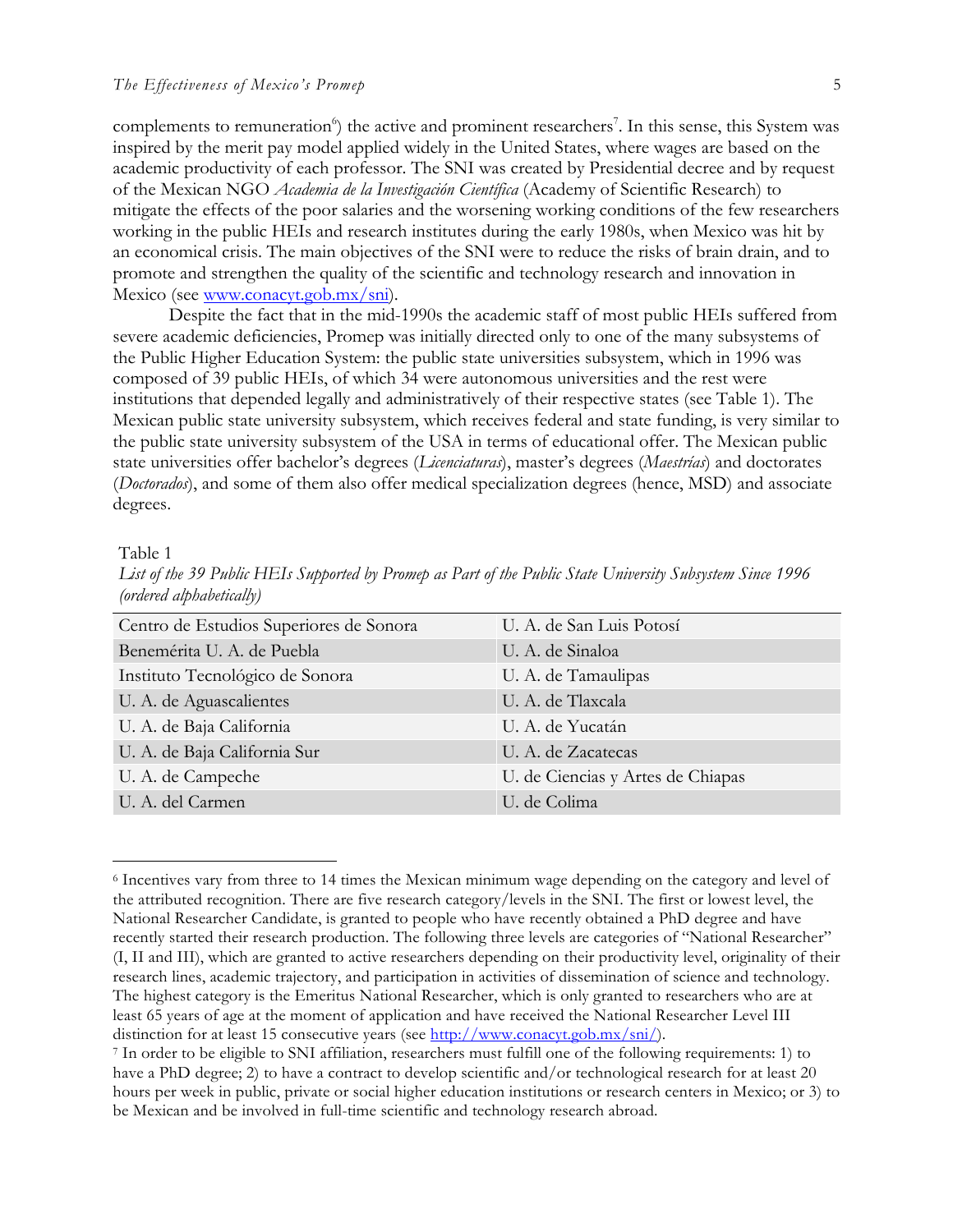| (ordered alphabetically)      |                                   |
|-------------------------------|-----------------------------------|
| U. A. de Chiapas              | U. de Guanajuato                  |
| U. A. de Chihuahua            | U. de Guadalajara                 |
| U. A. de Ciudad Juárez        | U. de Occidente                   |
| U. A. de Coahuila             | U. de Quintana Roo                |
| U. A. de Guerrero             | U. de Sonora                      |
| U. A. del Estado de Hidalgo   | U. del Mar                        |
| U. A. del Estado de México    | U. Juárez A. de Tabasco           |
| U. A. del Estado de Morelos   | U. Juárez del Estado de Durango   |
| U. A. de Nayarit              | U. Michoacana de S. N. de Hidalgo |
| U. A. de Nuevo León           | U. Tecnológica de La Mixteca      |
| U. A. Benito Juárez de Oaxaca | U. Veracruzana                    |
| U. A. de Querétaro            |                                   |

Table 1 (Cont'd.) *List of the 39 Public HEIs Supported by Promep as Part of the Public State University Subsystem Since 1996* 

*Source:* Authors' own creation based on data published by PROMEP (2006).

*Abbreviations:* U. = *Universidad* (University); A. = *Autónoma* (Autonomous).

The SEP's initial focus on the public state university subsystem was surely due to the fact that in 1996 the autonomous public state universities, which were the main type of HEIs included in this subsystem, catered about 673,600 students—632,900 in undergraduate programs and 40,700 postgraduate programs, according to the Cámara de Diputados (2005, p. 24), which was over half (53.90%) of all the students enrolled in public HEIs (1,249,618) and 41.77**%** of all the students enrolled in both public and private higher education institutions: 1,612,318 (see figure 1). Thus, the public state university subsystem was essential to meet the demand for higher education in the country. Another reason why Promep focused its resources on the public state university subsystem was that at that time this subsystem employed about 35.86% of all the faculty staff working in the public HEIs (120,572 according to the Cámara de Diputados [2005, p. 43]) and 25.38% of all the faculty staff working for both public and private higher education institutions, 170,350 according to the Cámara de Diputados (2005, p. 43).

Promep was designed as a mid-term strategy that would achieve its objectives (which will be detailed in the following sections) in 10 to 12 years, i.e. from 2006 to 2008 (SEP, 2006, p. 7). However, before Promep had achieved its objectives and had been proven effective in the public state university subsystem, in 2002 the SEP decided to make Promep a central and apparently permanent strategy of its Education Development Plans and so started to implement it in other public HEIs. These HEIs were part of other public higher education subsystems, which were surely also in need of support to improve the academic profile and organization of their faculty staff. One of the reasons for the expansion of Promep to other public higher education subsystems was surely the fact that its initial focus on the public state university subsystem and neglecting of the other subsystems was very criticized by many organizations and scholars (see, for instance, De Vries, 2000).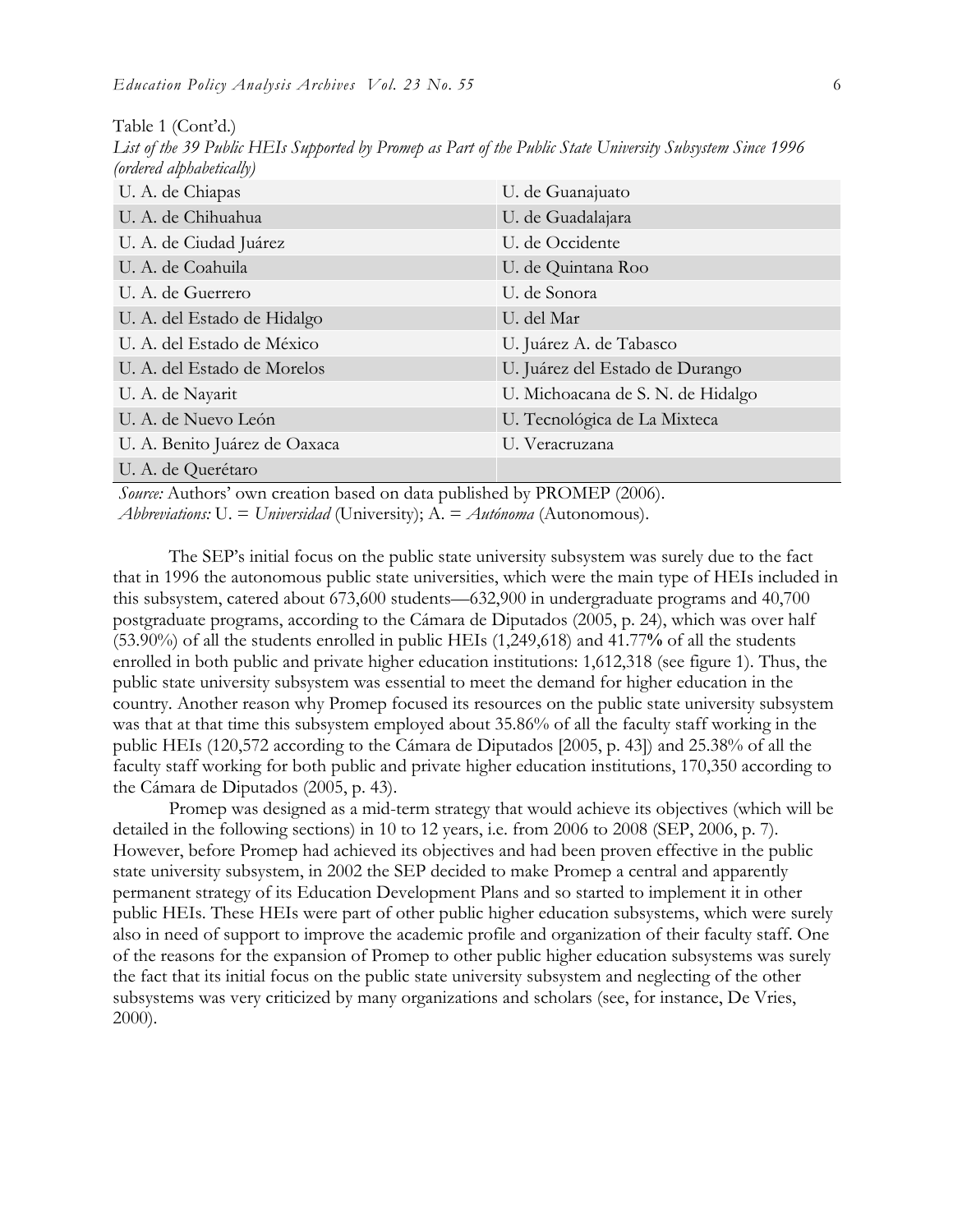#### Table 2

| Number of Public Higher Education Institutions and Subsystems Supported by Promep Since 1996 |
|----------------------------------------------------------------------------------------------|
|----------------------------------------------------------------------------------------------|

| Public higher education<br>subsystems           | 1996 | 2002           | 2004 | 2005           | 2006           | 2008 | 2009 | 2010     | 2011 | 2012 | 2013 |
|-------------------------------------------------|------|----------------|------|----------------|----------------|------|------|----------|------|------|------|
| <b>Public State Universities</b>                | 39   | 39             | 39   | 39             | 39             | 39   | 39   | 39       | 39   | 39   | 39   |
| Public State Universities with Mixed<br>Funding |      | 8              | 12   | 12             | 14             | 17   | 21   | 21       | 25   | 22   | 25   |
| Polytechnic Universities                        |      | $\mathbf{1}$   | 4    | $\overline{4}$ | 16             | 16   | 23   | 30       | 35   | 43   | 43   |
| Technological Universities                      |      | 22             | 48   | 51             | 60             | 60   | 60   | 60       | 65   | 77   | 88   |
| Federal Technological Institutes                |      |                |      |                |                | 110  | 110  | 110      | 111  | 130  | 132  |
| Normal Schools                                  |      |                |      |                |                |      | 257  | 250      | 250  | 250  | 255  |
| Decentralized Technological<br>Institutes       |      |                |      |                |                |      |      | 49       | 60   | 77   | 82   |
| <b>Intercultural Universities</b>               |      |                |      |                |                |      |      | $\Omega$ | 9    | 8    | 8    |
| Total public higher education<br>subsystems     | 1    | $\overline{4}$ | 4    | $\overline{4}$ | $\overline{4}$ | 5    | 6    | 8        | 8    | 8    | 8    |
| Total public higher education<br>institutions   | 39   | 70             | 103  | 106            | 129            | 242  | 510  | 568      | 594  | 646  | 672  |

*Source:* Authors' own creation based on data included in SEP (2013, p. 77).

In 2006, the SEP offered the first evaluation of Promep (SEP, 2006) and the results were not very positive. However, as part of its 2007–2012 Education Sector Program (SEP, 2007, p. 27), the SEP decided to continue implementing Promep beyond its expected duration and to extend it to even more public higher education institutions and subsystems, in order to try to meet the objectives of the federal government's "2007–2012 National Development Plan" in terms of higher education, which basically were "to consolidate the profile and performance of the academic staff and to extend the evaluation and accreditation practices of the higher education programs" (p. 198).

### **Methods**

Based on the previous context, this study will examine the effectiveness of Promep based on to what degree it has managed to meet the four goals it set for itself in 1996 in relation to the public state university subsystem, which is the subsystem that has been supported by this Program for the longest period of time: since 1996 to this day. The evaluation focuses on the achievements made by 2008, when Promep was supposed to reach its initial goals, and by 2012, when the SEP's 2007–2012 Education Sector Program came to an end.

The evaluation of the effectiveness of Promep will not take into account its impact on the other public higher education subsystems because they have been supported by the Program for a smaller number of years and because Promep has not published enough data on the results achieved in these other subsystems as to be able to make a substantial evaluation.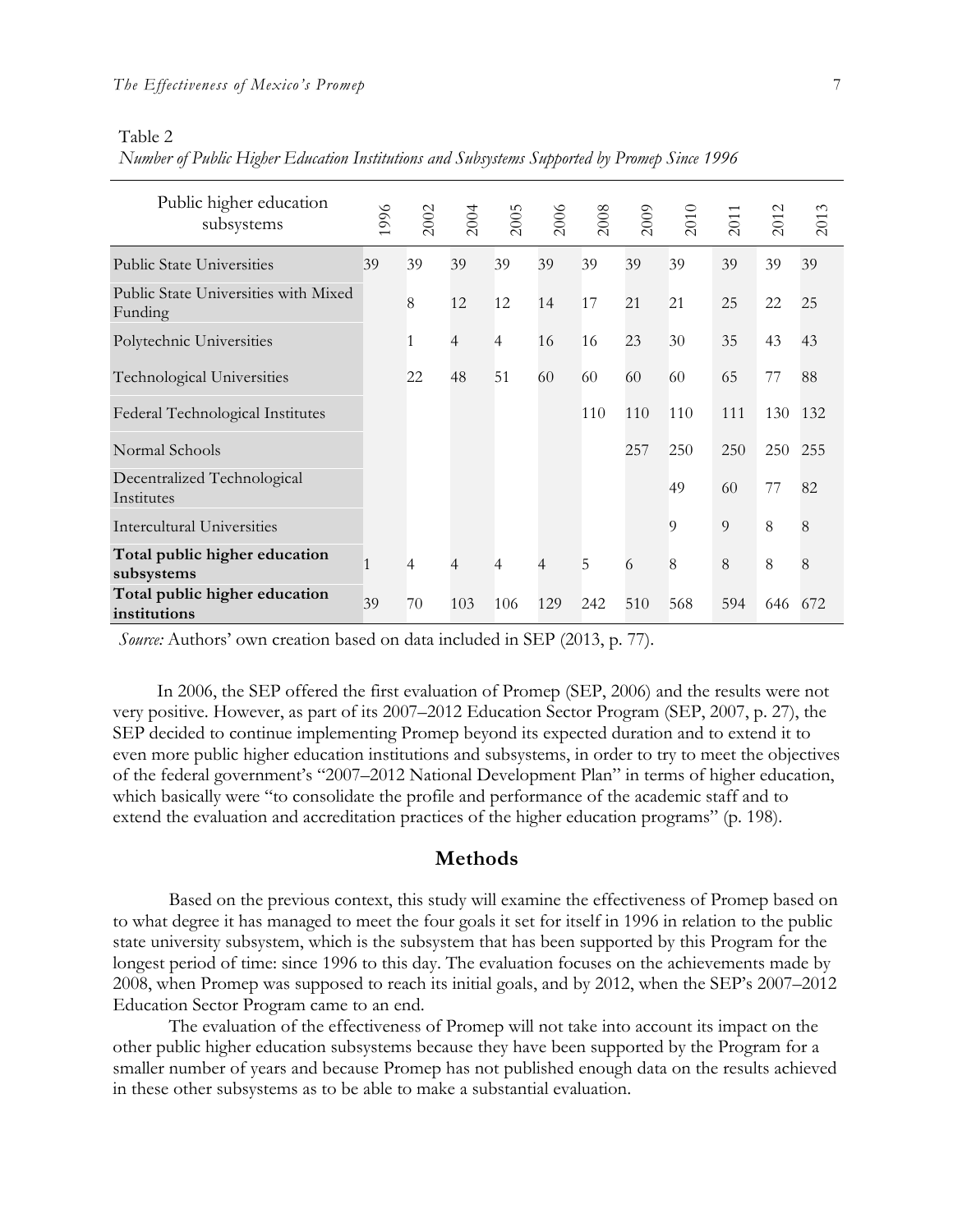This article does not aim to make comparisons about the effectiveness of Promep across the different public state universities, disciplines or geographic areas, but to offer a general picture of its effectiveness to improve the academic qualifications, performance and organization of the faculty staff of the public state university subsystem as a whole.

Since Promep has failed to directly provide clear and recent summaries of its achievements in the public state university subsystem, the data used to evaluate the effectiveness of Promep was collected mostly from nine reports published by the SEP and other three documents published by its Higher Education Division (the SES), all of which offer scattered information that is essential for the evaluation. Other important information which has not been made public by the SEP or Promep (like the size of the faculty in the whole public state university subsystem across the years) was calculated from information obtained from the ANUIES and each of the public HEIs included in the public state university subsystem.

In addition, to better understand the reasons why Promep had not achieved some of its objectives, during the months of February and March, 2013, we briefly interviewed, via email, some of the representatives of Promep at the public state universities. A total of 18 Promep representatives were approached but only 10 of them agreed to comment in an anonymous manner. Their opinions were only used to better understand some of the findings of the evaluation, but not as a tool to evaluate Promep.

This study is important because it focuses on one of the most important and the longest faculty improvement programs ever implemented in Mexico's higher education system. Now that Promep is about to be transformed at the end of 2013 by the government of President Enrique Peña Nieto, it is important to have a clear idea of the degree to which this Program's implementation matched the program's initial objectives in order to be able to determine whether all the money invested in it was worth it. This evaluation is particularly important because the SEP and other relevant government institutions in general have tended to only highlight Promep's achievements and to ignore its very significant weaknesses in some areas and have failed to provide a comprehensive evaluation of its effectiveness. This article is aimed at English-speaking academics and the general public interested in learning about the changing state of this sub-system of public higher education in Mexico.

In order to contextualize the evaluation of Promep, this article starts with the description of Promep's main objectives and strategies. Along this description, the article offers an overview of the situation of the public state university subsystem in the mid-1990s in the areas that Promep tried to improve, in order to establish a point of comparison for the subsequent evaluation. Finally, the study offers an analysis of the achievements and problems of this program, 17 years after its creation.

## **Promep's Objectives and Strategies**

#### **The Four Objectives**

Since its inception, Promep has strived to achieve four goals in the aforementioned 39 public state universities and each of their Higher Education Units (*Dependencias de Educación Superior*, aka *DES*), i.e. the educational establishments that are in charge of one or more study programs (like bachelor's degrees, master's degrees and doctorates) in the form of schools (*Facultades*), departments or multidisciplinary academic units. In what follows, we analyze these four objectives and its degree of novelty or similarly in comparison to previous faculty improvement programs.

**First objective: To increase the proportion of the full-Time faculty.** The first objective of Promep for the public state university subsystem was to increase the proportion of the full-time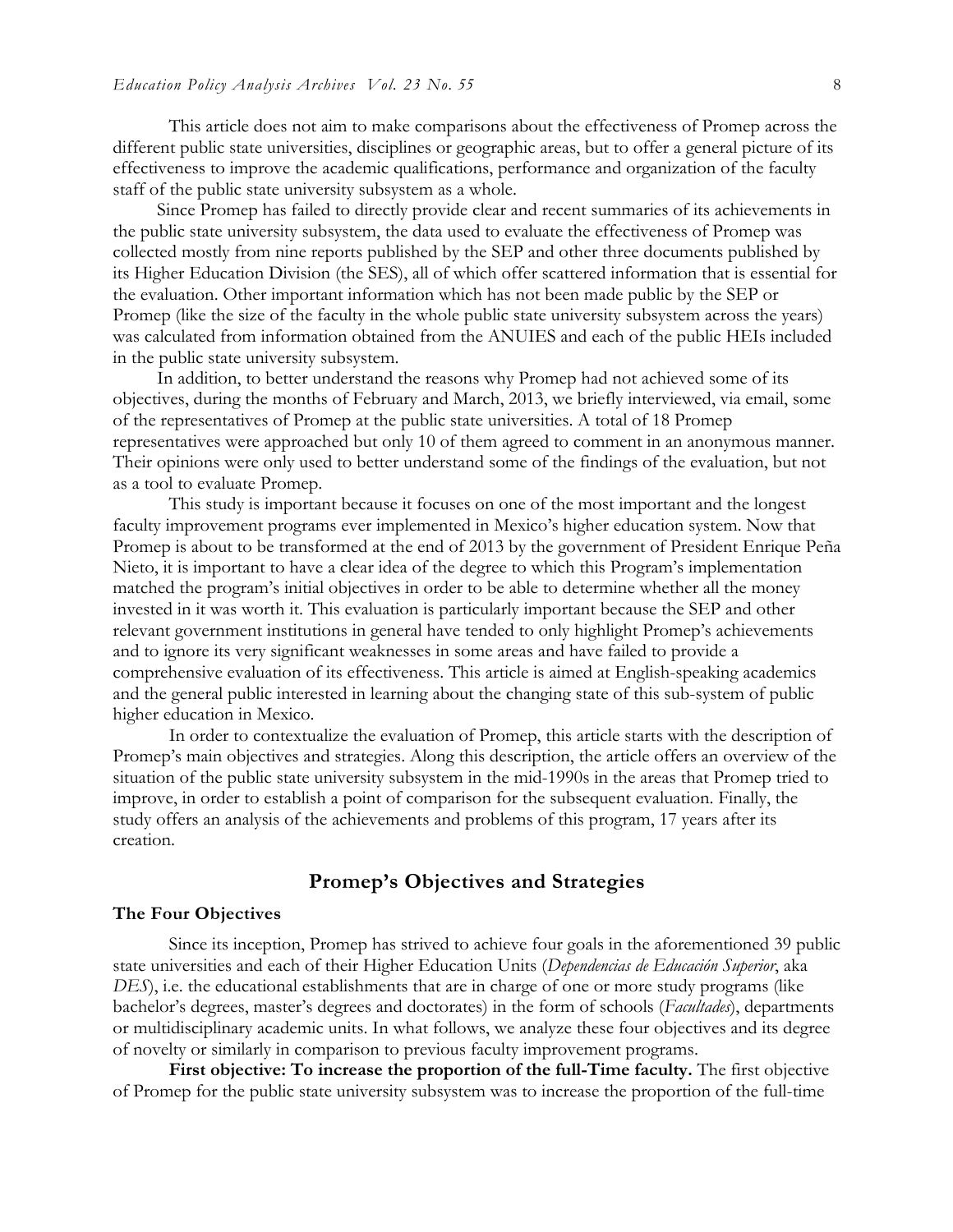faculty in relation to the size of the general faculty (which includes full-time as well as part-time and hourly-paid posts). According to Promep, the reason why it focused on increasing the proportion of the full-time faculty was the fact that this sector of the faculty, in comparison to part-time faculty members, is the one that meets the conditions to receive academic professionalization, has the time needed by a state university to properly perform its functions and fulfill its missions, and because it is with this sector of the faculty that the public state universities can establish new levels of commitment to develop new competencies and gain deeper knowledge of their organizational processes. According to the SEP, by 1996 only 33% (14,270) of the total faculty of the public state university subsystem had a full-time post. The goal of Promep in this regard was to double the proportion of full-time faculty in the public state university subsystem to reach 66% by 2006–2008 (SEP, 2006, p. 7).

The public state university subsystem does not have a homogeneous classification of the categories, positions, and levels of the faculty staff, which is mostly referred to as "academic staff" (*personal académico*), even when most of the categories are focused or limited to teaching activities. The most common full-time faculty category in the public state university subsystem is the *Professor de Tiempo Completo* (Full Time Professor), which has three or four sub-categories (D, E, F and G) depending on the academic degree. In Mexico, the university workers with this position are generally known as *profesores de carrera*. None of the public state universities has "research scholar" positions or "research-assistant" job categories.

**Second objective: To increase the share of full-time faculty with an appropriate academic degree.** The second objective of Promep was to increase the share of the full-time faculty with an appropriate academic degree to develop academic activities within a university, which for Promep was the highest level of studies, a doctorate (which is the degree that provides scientific research skills and some degree of research experience) or at least an academic degree that was superior to the level of studies in which the full-time faculty was teaching (e.g. full-time faculty teaching in undergraduate programs had to at least own a master's degree, and those teaching in master's degree programs had to own a Doctorate). By 1996, the great majority of the full-time faculty was under-qualified. In fact, according to the SEP, by 1996, 65% of the full-time faculty of the public state university subsystem had a bachelor's degree, while 27% had a master's degree and only 8% had a doctorate SEP (2013, p. 78). In this sense, Promep disregarded the academic development of the faculty staff with part-time and hourly-paid jobs, which is mostly dedicated to teaching, the main activity of the public state universities.

Promep's goal for 2006–2008 in relation to the academic qualifications of the full-time faculty was to increase the percentage of the full-time faculty with postgraduate degrees from 35% to 100%, i.e. to decrease the percentage of the full-time faculty with bachelor's degrees from 35% to 0%. The objective was to increase the percentage of the full-time faculty with doctorates from 8% to 22%, and with master's degrees or MSD from 27% to 78% (SEP, 2006, p. 7).

**Third objective: To increase the share of full-time faculty with an appropriate academic profile.** The third objective of Promep was to increase the share of the full-time faculty that had an appropriate academic profile, i.e. an appropriate academic degree plus a competent, productive and balanced performance in what Promep has considered to be the four basic academic functions: teaching, generation and innovative application of knowledge, tutoring, and academic administration. In few words, the third objective of Promep consisted in turning the full-time faculty from teachers, which had traditionally been the main role assigned to the faculty staff, into academics.

Teaching used to be the only academic function assigned to the large majority of the fulltime faculty in the public state university subsystem. However, as some scholars, like Gil-Antón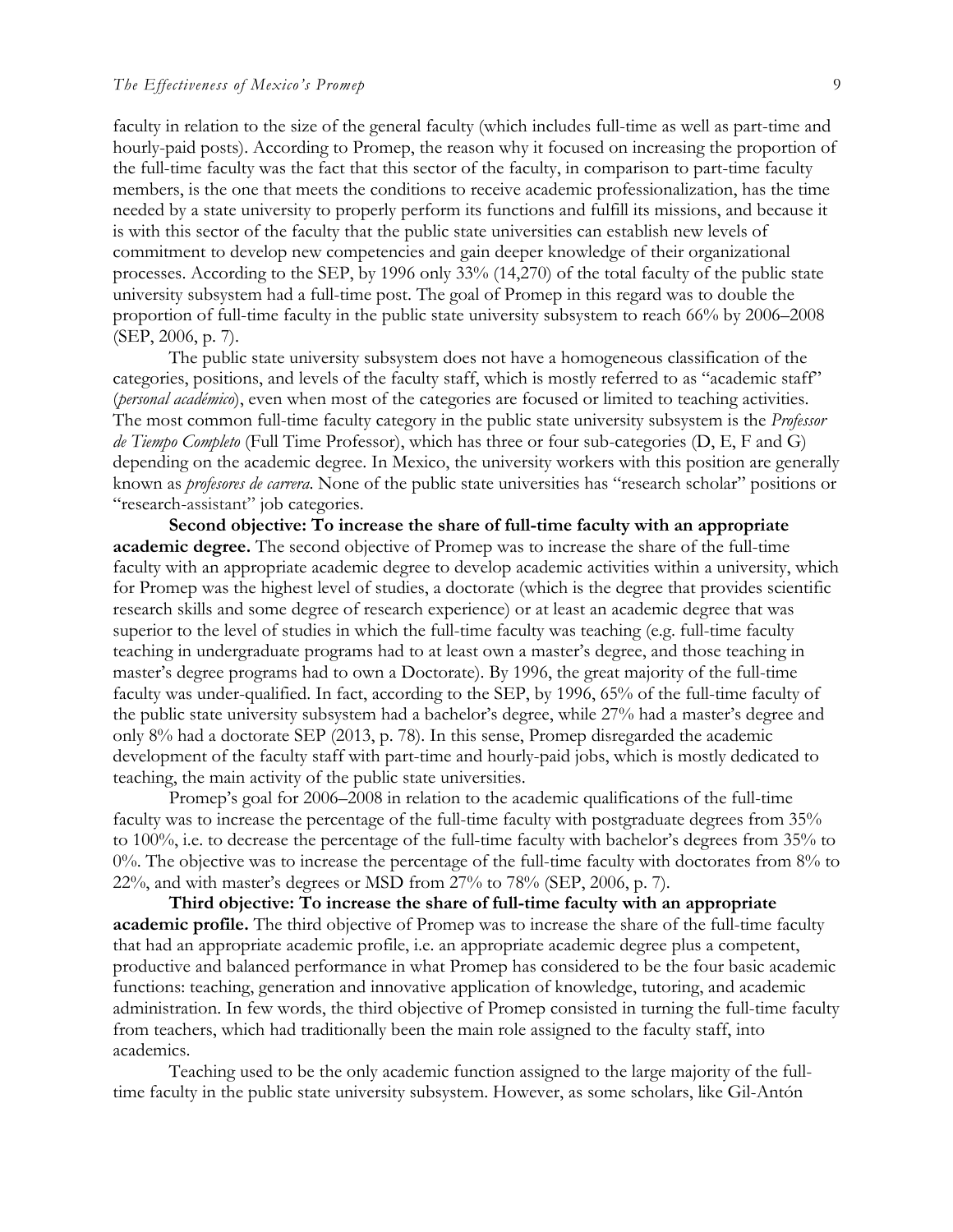(1994) have pointed out, the majority of the faculty staff with prestige as researchers did not participate in the teaching of undergraduate courses or in the formation of human resources in the area of academic research within their employing universities. For this reason, Promep established that in order for the full-time faculty to be considered to have an appropriate academic profile they had to teach at least one class-based course to students per year. This point is important to make sure that the best academics and researchers actually share their knowledge with undergraduates. However, Promep did not establish any specific goals regarding the performance of the teaching function or the teaching-learning process.

The "generation and innovative application of knowledge" is what is simply known as academic or scientific research in most western universities. The promotion and enhancement of this function was one of the main objectives of Promep because up until the mid-1990s the share of the faculty staff actively involved in research projects in the public state university subsystem was very low, despite the fact that the "generation and application of knowledge" was one of the institutional missions of all the public state universities. The low research productivity in the public state university subsystem was clearly reflected in the statistics of the National Researchers System (SNI): by 1996, of the 5,969 people nationally recognized as researchers in the SNI only 14.29% (853) were part of this subsystem (CONACYT, 2011), despite the fact that this subsystem employed over 50% of the faculty staff working in all the public higher education institutions. For Promep, the research function in the public state university subsystem could be met by the full-time faculty through active participation in at least one research project that resulted in the production of at least one research good-quality product per year. The products valid by Promep as research output are basically the same products accepted by CONACYT to grant the SNI awards: a) peer-reviewed and/or indexed journal articles, b) books, c) book chapters, d) peer-reviewed conference proceedings papers, e) art works, f) patents, g) prototypes, h) intellectual property, i) utility models, j) technical reports, and k) technology commercialization.

Tutoring refers to the advising and scientific and technology training of undergraduate and post-graduate students and particularly, the supervision/direction of dissertations and thesis in order to involve the faculty more in the formation of human resources. Promep considers that this function can be fulfilled with the direction of one thesis per year (from either graduate or postgraduate programs). Here it is important to mention that the promotion of the direction of thesis as a basic function of the faculty staff was very important because up until 1996 B.A. students from the public state university subsystem rarely graduated with thesis, which is often seen as the most difficult of the three graduation options offered to B.A. students in the public state university subsystem: the other two are general examination of knowledge (opportunity given to students with a minimum average mark of 9 (out of ten) and a thesis-substituting curse (an M.A. module or a diploma in a related subject).

Finally, for Promep, the "academic administration" function can be performed individually or in a group and refers to the direction of periodical seminars, the organization of academic events, the participation in evaluation committees, and the participation in collegiate organisms (as members or part of special commissions requested by these organisms), among others.

**Fourth objective: To organize the full-time faculty in academic bodies**. The final main objective of Promep was to improve the academic organization and performance of the full-time faculty through the creation of "academic bodies", i.e. multi-function groups formed by full-time faculty members from the same area of knowledge or related areas of knowledge, who share one or several research lines (or "lines of generation and innovative application of knowledge" in Promep's terms) and work together to perform the basic academic functions of the public state university subsystem: a) to increase the level of research production; b) to develop human resources; and c) to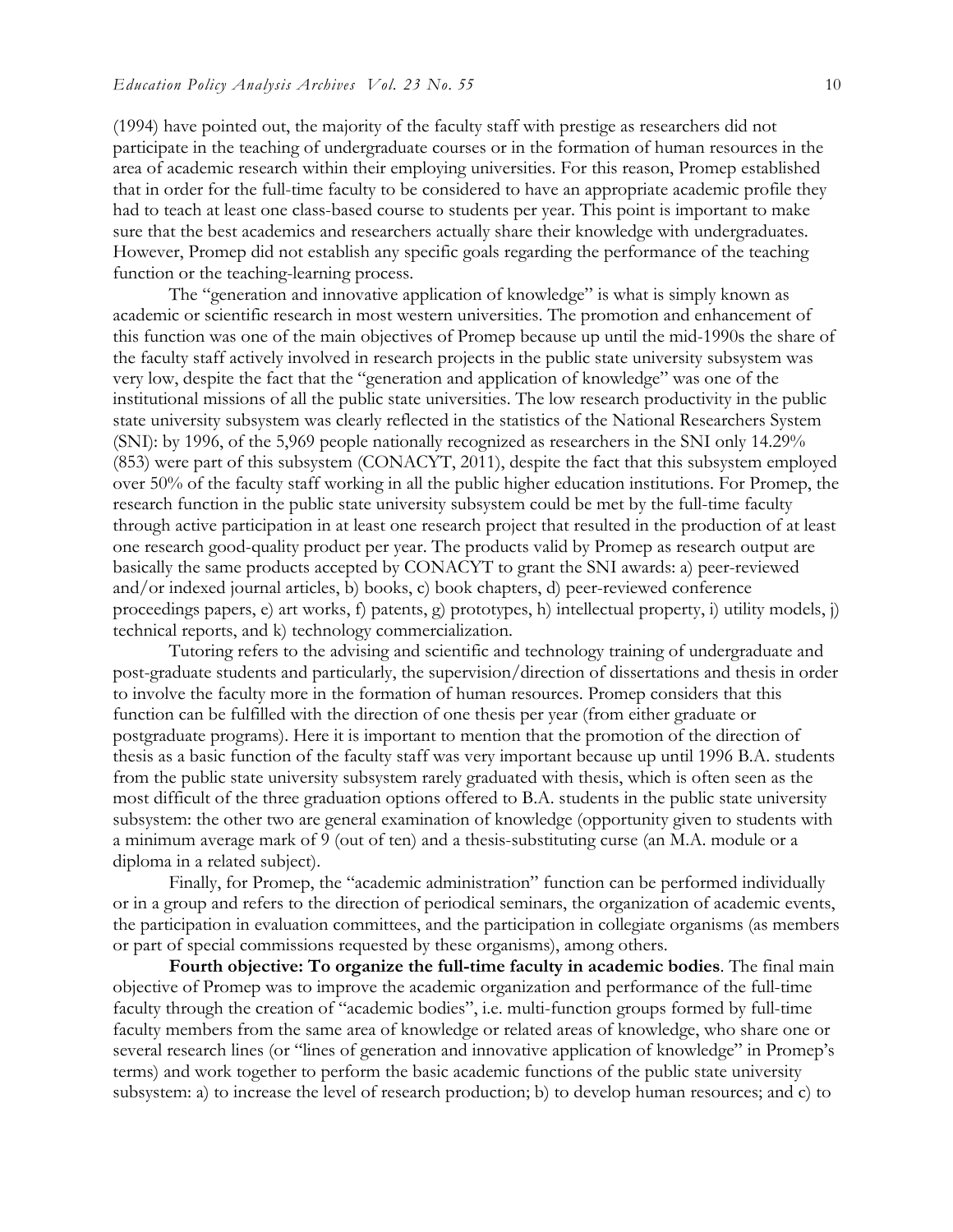strengthen the educational programs and academic planning (SEP, 2006, p. 97). The promotion of the organization of the full-time faculty into academic bodies also aimed to encourage the best academics and researchers to contribute to the development of the academic community of their employing universities. The introduction of academic bodies was an innovative strategy in the public state university subsystem as only very few of the universities that were part of this system had academic bodies or research groups by the mid-1990s and thus it would change the traditional way in which the faculty carry out research in this system, i.e. individually and rarely and mostly motivated by personal interests.

#### **The Strategies**

In order to achieve each one of the ambitious goals described above Promep implemented a series of well-though and defined strategies and schemes (whose particularities will be described below) and also contacted each of the universities and each of the Higher Education Units (HEUs) that were part of the public state university subsystem to evaluate the particular situation of their faculty staff, and establish specific goals that would contribute to the achievement of the objectives set for the whole subsystem. In order to commit each of the HEUs to contribute to the fulfillment of the objectives and guidelines of Promep, the SEP conditioned the provision of certain federal economic incentives and certifications to HEU to their signing of agreements (known as the Acuerdos DES-Promep in Spanish<sup>8</sup>) in which they had to pledge to adapt or align their institutional faculty staff recruitment, permanence, and promotion policies/criteria according to the objectives and guidelines of Promep. In particular, all the HEUs that were part of the public state university subsystem were required stop giving full-time faculty posts to people who were under-qualified or did not fit the needs of their academic bodies and educational programs. These agreements were very important because by the mid-1990s most public state universities had diverse faculty staff recruitment, permanence and promotion policies due to the fact that the large majority of these institutions were autonomous and had the liberty to make their own decisions in these matters.

**Strategy to increase the proportion of the full-time faculty.** In order to be able to afford the cost of increasing the proportion of the full-time faculty with an appropriate academic degree in the state university subsystem, in 1997 Promep started to work in coordination with the SEP's "Fund for the Modernization of Education" (*Fondo para la Modernización de la Educación*, aka FOMES), which was created in 1990 to articulate the application of several federal funds to modernize the infrastructure and the academicadministrative reformation of public HEIs. To this end, the FOMES started to assign resources to the public state university subsystem to hire new full-time faculty staff, and fund the research projects of the new academic bodies, based on the DES-Promep agreements. In 1998, it was agreed that FOMES would assign at least 80% of its resources to infrastructure and preferably to support consolidated academic bodies (De Vries, 2000, p. 5).

**Strategy to increase the share of the full-time faculty with an appropriate academic degree.** To increase the proportion of the full-time faculty with an appropriate academic degree in the public state university subsystem, in October 1997 Promep implemented a postgraduate scholarship program to allow under-qualified full-time faculty members to undertake and complete the postgraduate study program(s) needed to obtain an appropriate academic degree. This program, which allows its beneficiaries to maintain their salary during the length of the scholarship, was only available for under-qualified full-time faculty hired before December 31, 1996, in order to discourage public state universities from giving full-time faculty posts to under-qualified people. In addition, in order to make sure the full-time faculty eligible

 <sup>8</sup> The acronym "DES" stands for *Dependecias de Educación Superior* (Higher Education Units).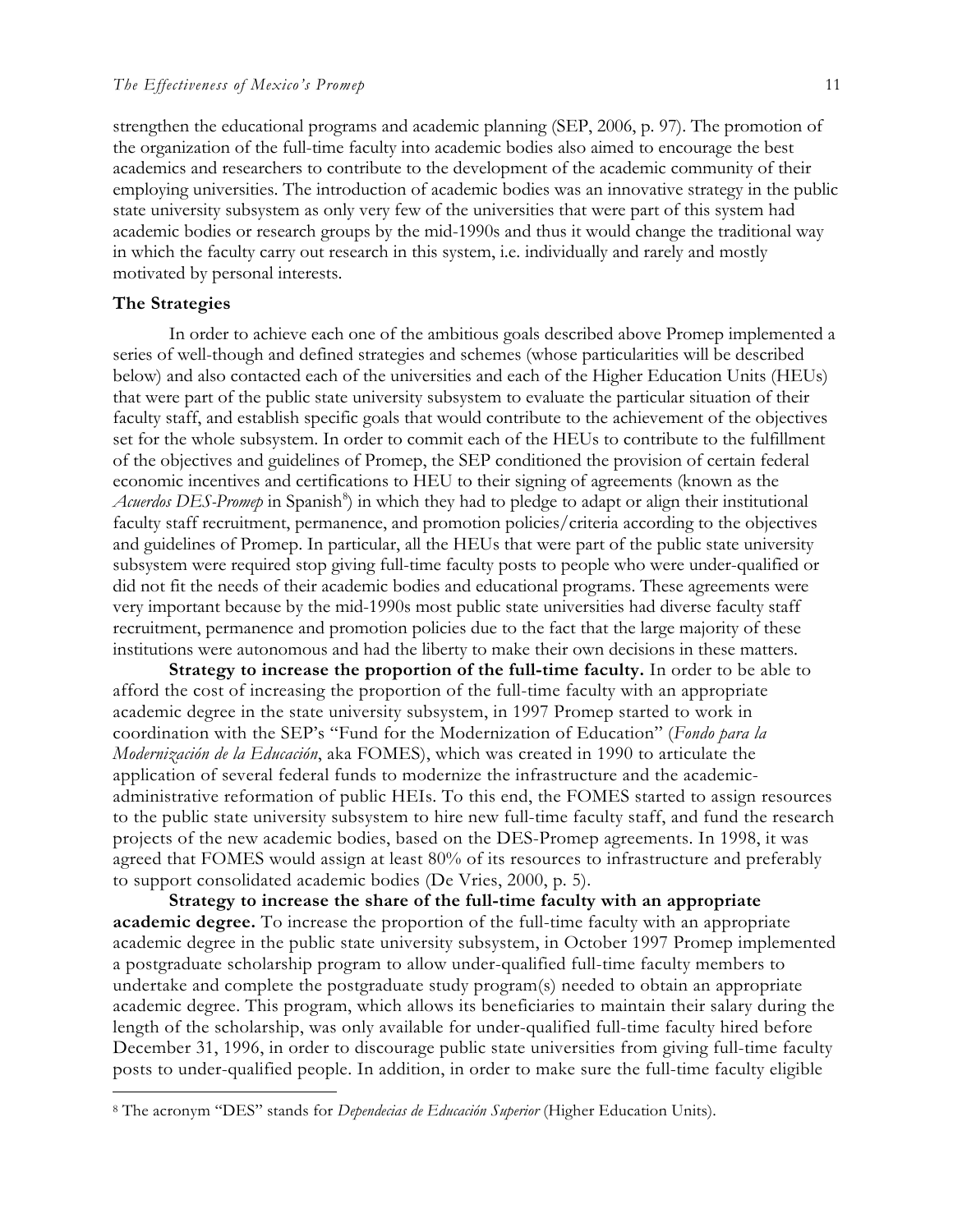for the postgraduate scholarship program only undertook high-quality postgraduate degrees, Promep only authorized scholarships to pursue masters' and doctoral programs that were listed in the Catalogue of Quality Postgraduate Programs<sup>9</sup> produced by the CONACYT and the SEP, through its Higher Education Division (SES) or that were part of highly-ranked international universities.

This postgraduate scholarship program was similar to the "Program for the Improvement of the Academic Staff" (*Programa de Superación del Personal Académico*, aka *Supera*), which was funded by the federal government and designed and implemented, in 1994, by the ANUIES in the public HEIs that were affiliated to it, including the public state university subsystem. *Supera* was basically the first national program focused on improving the faculty's academic qualifications developed in collaboration between the SEP and the ANUIEs, which before that had only focused on creating and implementing programs and commissions to evaluate the study programs of in the public state university subsystem<sup>10</sup>. At the entrance of Promep's postgraduate scholarship program, the Supera program was cancelled in the public state university subsystem.

In addition, Promep implemented another postgraduate scholarship program with a bond requirement to allow public state universities to recruit outstanding students undertake high-quality masters' and doctoral programs and bind them to return to work for them for at least the same number of years during which they received the scholarship. This postgraduate scholarship program was similar to the one implemented by CONACYT to allow top students to undertake postgraduate studies in prestigious national and international universities to later incorporate them in its research centers.

**Strategy to increase the proportion of the full-time faculty with an appropriate academic profile.** To achieve this objective, Promep required public state universities to encourage and to assign time to their full-time faculty members to perform the aforementioned four academic roles/functions. In particular, Promep asked the public state universities to reduce the number of hours assigned to the full-time faculty for teaching (which was the activity mostly performed by the faculty staff) and to assign more hours to each of the other academic activities, particularly research. In addition, Promep implemented a system to identify, certify, and economically reward the full-time faculty members who had an appropriate academic profile. The objective of the economic rewards was naturally to motivate the full-time faculty to obtain and maintain their appropriate academic profile. The system used to evaluate the quality and amount of academic output presented by the full-time faculty to receive the appropriate academic profile certification was similar to the one used by the CONACYT to grant the SNI awards: a process of peer review evaluation carried out by Dictating Commissions divided by academic disciplines. This system of appropriate academic profile recognition has a validity of three years, after which the holders have to re-apply to maintain their certification. The rewards consisted of only one-off financial non-taxable bonus: 30,000.00 Mexican Pesos (approximately 2,307 US dollars) for full-time faculty with Master's degree and 40,000.00 Mexican pesos (approximately 3,076 US dollars) for full-time faculty with doctoral degrees. To put the value of these bonuses in perspective, it may be worth noting that, according to Comas (2003), in 1990 the annual salary received by a Mexican academic, without work benefits (like bonuses and premiums), was of 9,380.30 USD (which is less than half of the annual salary received in 1980: 19,964 USD).

 <sup>9</sup> Available at http://www.conacyt.gob. mx/FormacionCapitalHumano/Paginas/PosgradosCalidad.aspx.

<sup>10</sup> For instance, in 1978 the ANUIES collaborated with the SEP to create the National System for the Permanent Planning of Higher Education (SINAPPES), the National Coordination for the Planning of Higher Education (CONPES) and the State Commissions for the Planning of Higher Education (COEPES).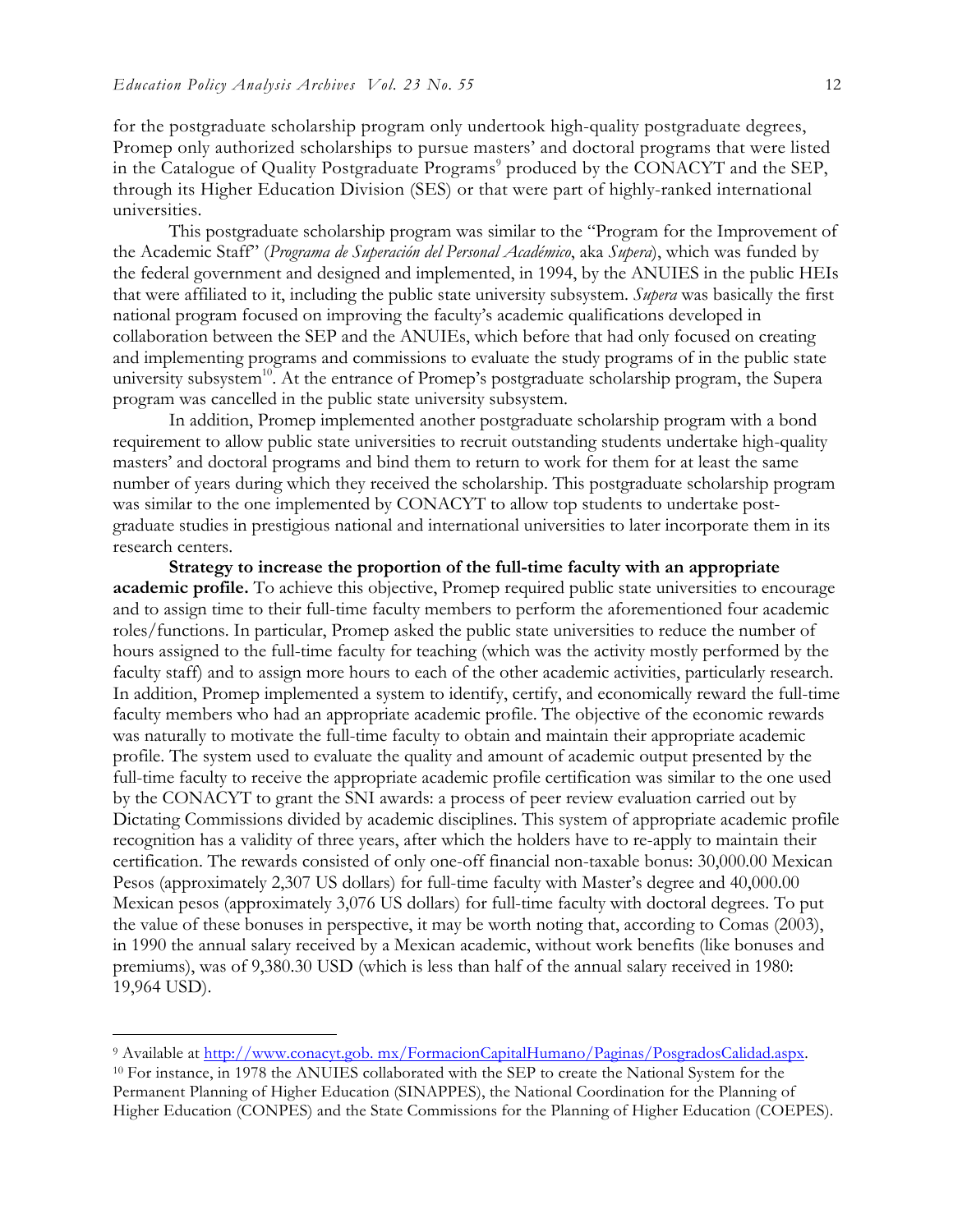**Strategy to organize the full-time faculty in academic bodies.** The main strategy implemented by Promep to motivate the full-time faculty to join or form an academic body was to request the CONACYT to condition the assignation of economic resources for research projects to applicants from the public state universities to the membership to an academic group. So in order for researchers from public state universities to obtain funding from PROMEP or CONACYT for their research projects they had to be part of an academic body. Promep, however, did not offer any personal economic incentive to the full-time faculty to be part of an academic body. To make sure academic bodies in the public state university subsystem were able to carry out their duties Promep worked in collaboration with the Fund for the Modernization of Education to provide academic bodies with the necessary economic resources to carry out research activities, filed work, research stays, attend relevant congresses, cover publishing costs, acquire research equipment and materials (books, journals, etc.) and to undertake activities to establish collaboration networks with other academic bodies.

To implement these strategies and to review and process the applications for appropriate academic profile certifications and to pre-evaluate the academic bodies requesting recognition, Promep implemented an office and an institutional representative in each of the 39 public state universities. The emphasis of the SEP on the adoption of this "new" academic profile and on the formation of academic bodies took most leaders and teaching staff of the public state university subsystem by surprise.

From 2001 Promep implemented a scheme of incentives to facilitate the incorporation, in the public state universities, of the new full-time faculty with an appropriate academic degree, many of which were expected to be people who had obtained a post-graduate scholarship from Promep and had successfully completed their degree. This scheme offered new full-time faculty members three types of financial incentives during their first year of work: a) one-time bonus to buy essential material and equipment to improve the conditions to perform their academic work (books, laptop, desk, etc.); b) a one-year bonus (paid in a monthly basis) to boost their modest salary and thus motivate their permanence in their HEU; and c) a one-time grant to undertake a research project (whose protocol had to be approved by a committee) to get them started in research activities. This new scheme for new full-time faculty with APP was really a novel and effective measure to help and motivate new full-time faculty to get started in the world of academic research right away after their recruitment.

The same year, the SEP made Promep part of its new Integral Institutional Strengthening Program (*Programa Integral de Fortalecimiento Institucional*, aka *PIFI*), which aimed to improve the quality of the educational programs and services offered by the public higher education institutions, including the state university subsystem. This new program supported the public state university subsystem to implement the new policies or to improve the existing ones in order to fulfill the commitments they had established with Promep in terms of the development of full-time faculty staff with an appropriate academic profile and the creation of academic bodies.

### **Evaluation of Promep's Achievements**

The following sections evaluate the effectiveness of Promep to meet the goals it set for itself in 1996 in relation to the public state university subsystem. We will focus on examining the results achieved by December 2008, the very end of its first deadline period (1996–1998) and then four years later by December 2012, when the SEP's 2007–2012 Education Sector Program of which Promep was integral part came to an end.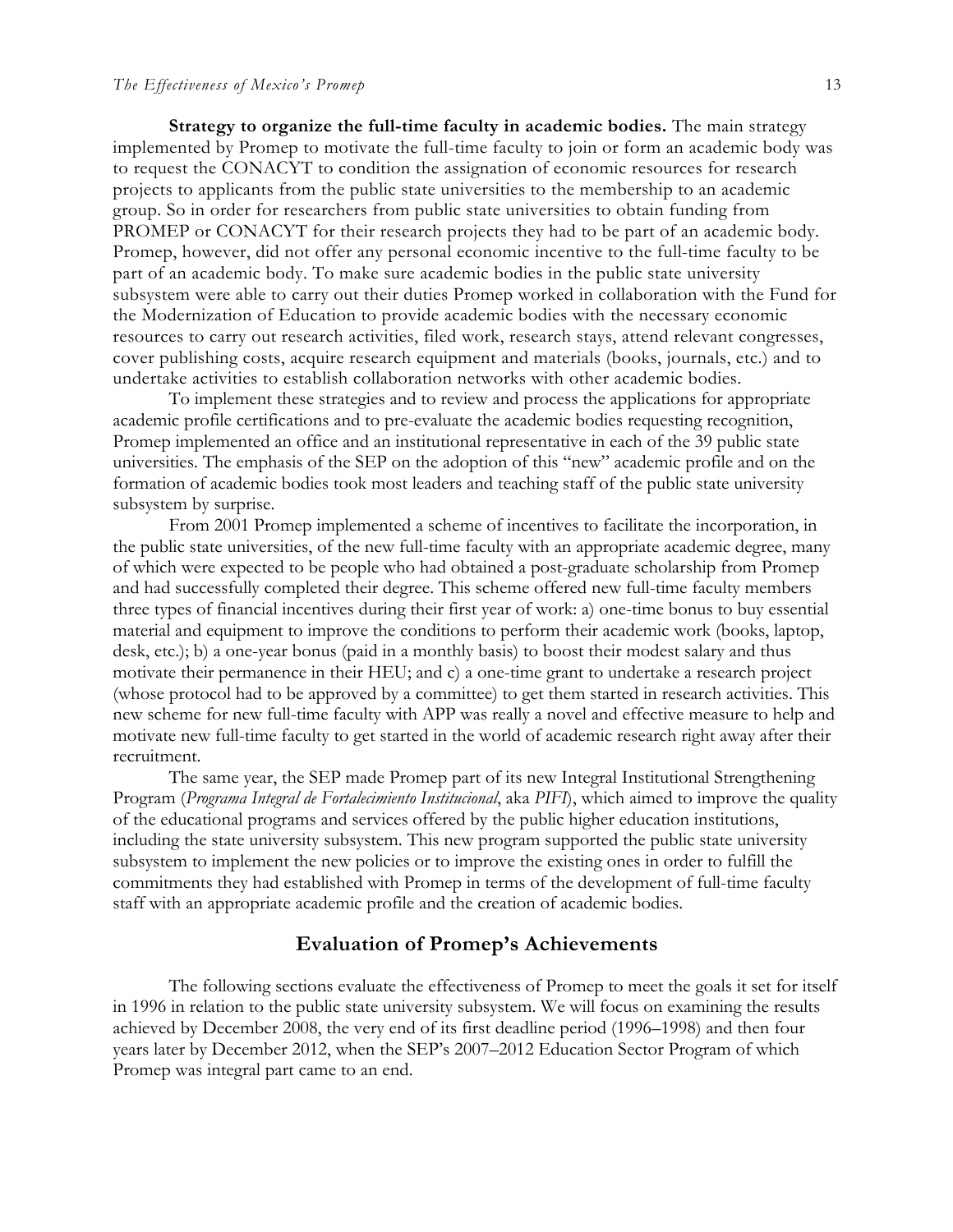#### **Achievements in the Growth of the Full-time Faculty**

In terms of the size of the full-time faculty in relation to the general faculty in the public state university subsystem, Promep has failed and is very far from reaching the goal it set in 1996: to double the proportion of the full-time faculty in relation to the general faculty from 33% to 66% by 2008. In fact, the full-time faculty of the public state university subsystem only constituted 36.39% of the general faculty in 2008 and 38.74% in 2012. After seventeen years of operations, Promep has only managed to increase the proportion of the full-time faculty in relation to the general faculty in the public state university subsystem by 5.74 points.

Here it is important to note that this objective has been difficult to meet because during the time that Promep has been in operation the number of faculty in the public state university subsystem has almost doubled: going from 43,242 in 1996 to about 81,607 in 2012, which is an increase of 88.72%. Meanwhile, the size of the full-time faculty increased from 14,270 in 1996 to 31,615 in December 2012, which is an increase of 121.54%, which is a much greater percentage increase than the one experienced by the general faculty. Also worth noting is the fact that Promep granted and financed 12,867 (or 74.18%) of the 17,345 new full-time faculty posts that were created from 1996 to 2012 in public state university subsystem (Promep, 2013c, p. 3).

| Growth of the General and Full-I ime Faculty in the Public State University Subsystem |                        |                   |               |  |  |  |
|---------------------------------------------------------------------------------------|------------------------|-------------------|---------------|--|--|--|
| Year                                                                                  | <b>General Faculty</b> | Full-time Faculty |               |  |  |  |
|                                                                                       |                        | Size              | $\frac{0}{0}$ |  |  |  |
| 1996                                                                                  | 43,242                 | 14,270            | 33.00%        |  |  |  |
| 2006                                                                                  | 72,580                 | 27,085            | 37.31%        |  |  |  |
| 2007                                                                                  | 74,723                 | 28,032            | 37.51%        |  |  |  |
| 2008                                                                                  | 79,737                 | 29,017            | 36.39%        |  |  |  |
| 2011                                                                                  | 80,249                 | 31,018            | 38.65%        |  |  |  |
| 2012                                                                                  | 81,607                 | 31,615            | 38.74%        |  |  |  |

Table 3

*Growth of the General and Full-Time Faculty in the Public State University Subsystem*

*Source:* Author's own creation based on the following sources:

- General faculty in 1996 calculated based on the percentage of the full-time faculty provided by SEP (2006, p. 7), which does not state the size of the general faculty of the public state university subsystem.

- General faculty in 2006 and 2007 calculated from data included in ANUIES (2008).

- General faculty in 2008 calculated from data included in ANUIES (2009).

- General faculty in 2011 calculated from data included in ANUIES (2013).

- General faculty in 2012 calculated from the information published online or provided on request (in February and March 2013) by each of the 39 HEIs included in Promep's public state university subsystem.

- Size of the full-time faculty in all years taken from SEP (2013, p. 78).

- Percentage of the full-time faculty in relation to the general faculty in all years calculated based on the other indicators.

### **Achievements in the Academic Qualifications of the Full-time Faculty in the Public State University Subsystem**

In terms of the achievements made in the academic qualifications of the full-time faculty in the public state university subsystem, as we can see in the following table, Promep failed to meet some goals but succeeded at meting others. Positively, Promep reached its goal of increasing the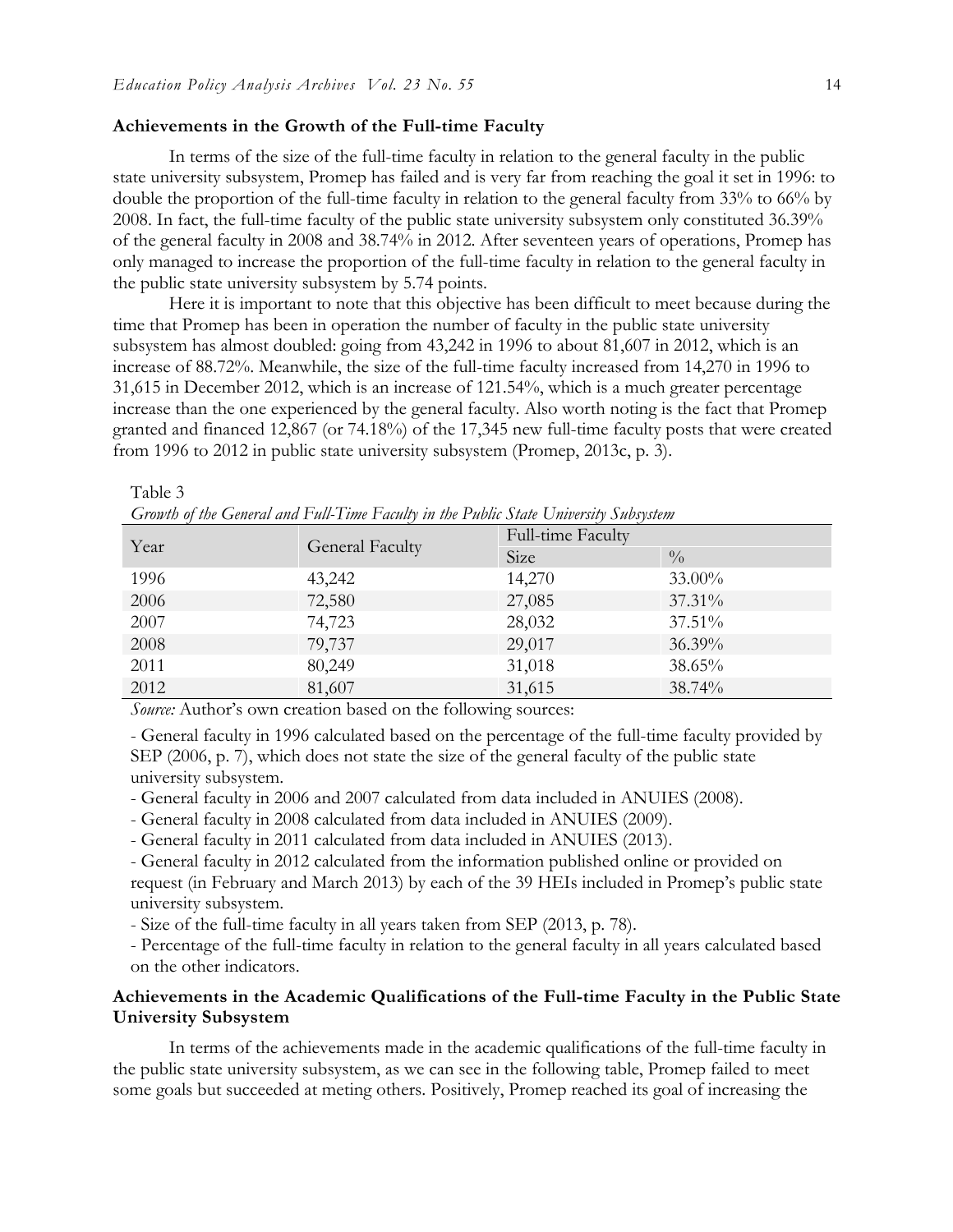share of the full-time faculty with doctoral degrees from 8% to 22%, since this share actually rose to 28.64% (8,311) in 2008, which is 6.64 points above the expected percentage. Moreover, this share further increased to 41.01% (12,966) in 2012, which constitutes an increase of 33 points in 17 years. Regrettably, Promep failed to meet the goal of increasing the share of the full-time faculty with master's degrees and MSD from 27% to 78% and thus to simultaneously reduce the share of the full-time faculty with bachelor's degrees from 65% to 0%. This goal was not achieved neither by the end of 2008 or the end of 2012. In fact, the proportion of the full-time faculty with MA and MSD increased from 27% in 1996 to 52.22% in 2008 and then went down to 47.90% in 2012. Meanwhile, the share of the full-time faculty with bachelor's degrees decreased to only 18.73% by late 2008 and to 10.85% by late 2012.

Here it is important to remark that while the proportion and number of full-time faculty with bachelor's degrees has decreased significantly since Promep was implemented, the current number and proportion (3,431 or 10.85% in 2012) are still extremely high considering that Promep has been in operation for 17 years. Still, in the reports issued by Promep in 2006 and subsequent years, the high percentages of full-time faculty with bachelor's degrees has been downplayed, while the percentage of the full-time faculty with postgraduate degrees and the post-graduate scholarships granted to under-qualified teachers is highlighted as much as possible. In this regard, the SEP takes pride in highlighting the number of postgraduate scholarships granted to under-qualified full-time faculty but does not specify how many scholarships were granted across subsystems or in the public state university subsystem in particular, which complicates the evaluation of Promep in relation to this subsystem. For instance, the SEP brags in its last unpublished report presented in 2013 to its representatives in public HEIs that, from 1998 to December 2011, Promep granted 8,141 postgraduate scholarships to full-time faculty with IAP (SEP, 2013, p. 89), but it does not say what percentage of those scholarships was granted to the public state university subsystem.

|      | Full-time |             | With Doctorate | Master/MSD  |               | BA/Other    |               | Unknown     |               |
|------|-----------|-------------|----------------|-------------|---------------|-------------|---------------|-------------|---------------|
| Year | faculty   | $N^{\circ}$ | $\frac{0}{0}$  | $N^{\circ}$ | $\frac{0}{0}$ | $N^{\circ}$ | $\frac{0}{0}$ | $N^{\circ}$ | $\frac{0}{0}$ |
| 1996 | 14,270    | 1,142       | 8.00           | 3,853       | 27.00         | 9,275       | 65.00         | $\theta$    | 0.00          |
| 1998 | 18,093    | 1,524       | 8.42           | 5,864       | 32.41         | 10,705      | 59.17         | $\theta$    | 0.00          |
| 2002 | 22,987    | 3,421       | 14.88          | 10,730      | 46.68         | 8,836       | 38.44         | $\theta$    | 0.00          |
| 2004 | 25,428    | 4,863       | 19.12          | 12,276      | 48.28         | 7,712       | 30.33         | 577         | 2.27          |
| 2006 | 27,085    | 6,663       | 24.60          | 13,788      | 50.91         | 6,480       | 23.92         | 154         | 0.57          |
| 2008 | 29,017    | 8,311       | 28.64          | 15,153      | 52.22         | 5,434       | 18.73         | 119         | 0.41          |
| 2010 | 30,127    | 10,187      | 33.81          | 15,493      | 51.43         | 4,355       | 14.46         | 92          | 0.31          |
| 2012 | 31,615    | 12,966      | 41.01          | 15,146      | 47.90         | 3,431       | 10.85         | 72          | 0.22          |

| Table 4                                                                         |  |  |  |
|---------------------------------------------------------------------------------|--|--|--|
| Growth of the Full-Time Faculty According to Academic Qualification (1996–2012) |  |  |  |

*Source:* Authors' own creation based on data included in SEP (2013, p. 78).

### **Achievements in the Development of Full-Time Faculty With an Appropriate Academic Profile**

In terms of the development of full-time faculty with an appropriate academic profile (*Perfil Deseable* in Promep's terms) in the public state university subsystem, Promep has never set quantitative goals in this regard so we cannot really affirm whether it has failed or succeed to reach its objective. However, as we can see in the following table, which lists the number and share of the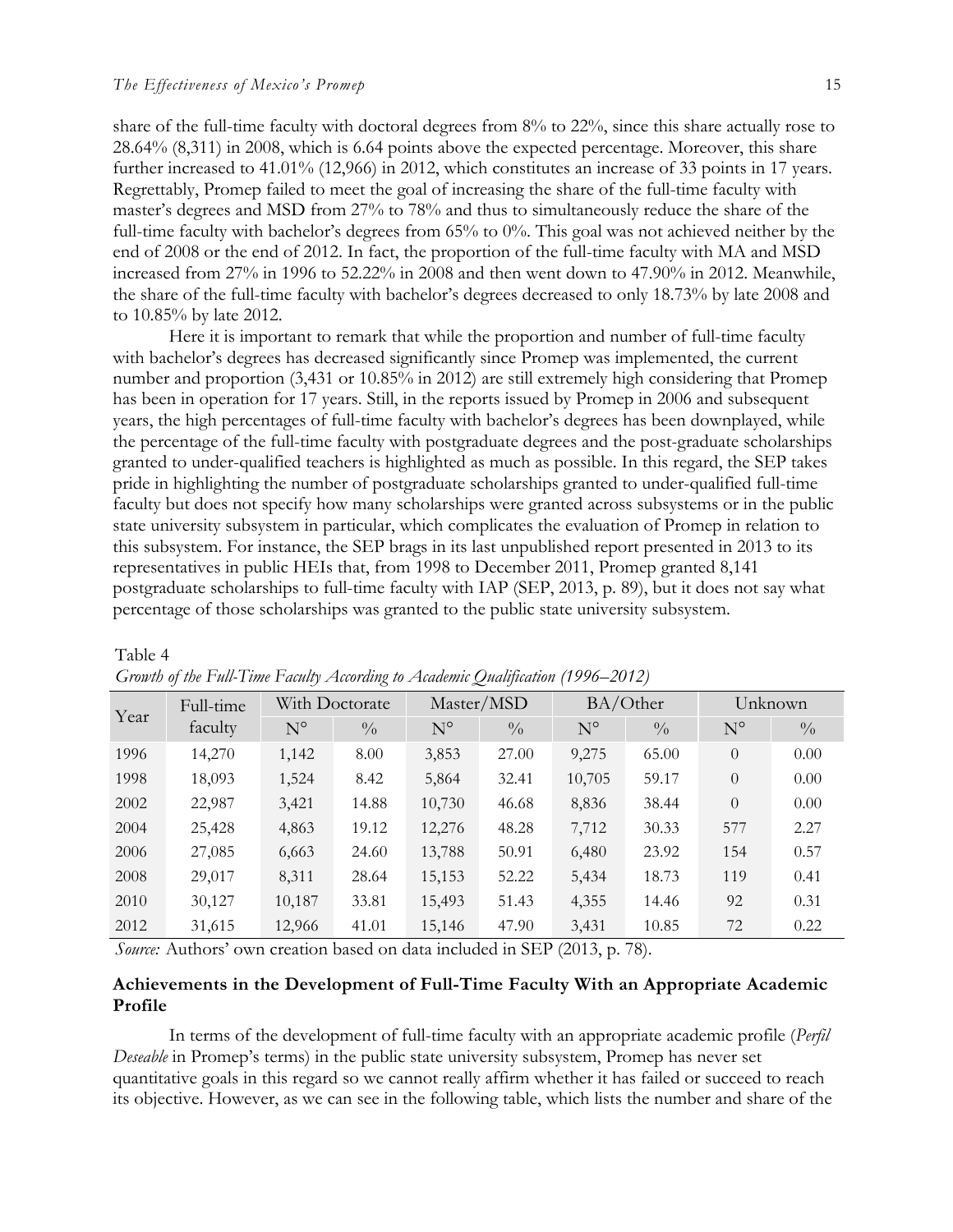full-time faculty that has obtained the appropriate academic profile certification from Promep, it is clear that Promep has made important progress in this area.

As we can see in the following table, the share of the full-time faculty with an appropriate academic profile certification increased from 14.98% in 1997 (the first year of certification) to 37.13% by late 2008, and then to 53.56% by late 2012. However, although 53.56% may sound like a decent percentage of proper academics in the public state university subsystem, the fact is that they only constitute less than a quarter of the general faculty of this subsystem.

Another negative figure in this regard is that by December 2012 only 60.95% of the 27,783 full-time faculty members with an appropriate academic degree had the appropriate academic profile certification, which means that almost 40% of the full-time faculty members were not properly performing their four academic duties/roles. According to the majority of the Promep representatives interviewed for this study, the main reason why a large sector of the full-time faculty fails to obtain and keep the appropriate academic profile certification is that they are not able to produce the requested average of one quality research product per year during three years.

#### Table 5

| Growth of the Full-Time Faculty With an Appropriate Academic Profile (2007–2012) |  |  |
|----------------------------------------------------------------------------------|--|--|
|                                                                                  |  |  |

| Year | Full-time faculty | Full-time faculty with an appropriate academic profile |             |  |
|------|-------------------|--------------------------------------------------------|-------------|--|
|      |                   | Size                                                   | $^{0}/_{0}$ |  |
| 1997 | 18,104            | 2,712                                                  | 14.98%      |  |
| 2008 | 29,017            | 10,775                                                 | 37.13%      |  |
| 2012 | 31,615            | 16,935                                                 | 53.56%      |  |

*Source:* Author's own creation based on the following sources:

- Full-time faculty with an appropriate academic profile in 1997 included in SEP (2006, p.74), in 2008 included in SES (2009, p. 18), in 2012 included in SES (2013, p. 42).

- Full-time faculty in 1997 calculated based on the size and percentage of the full-time faculty with an appropriate academic profile certification in 1997 included in SEP (2006, p.74).

- Full-time faculty in 2008 and 2012 taken from SEP (2013, p. 78).

- Percentages of the full-time faculty with an appropriate academic profile calculated based on the previous data.

In addition, although according to Promep the full-time faculty holding the appropriate academic profile certification is properly performing the four basic academic functions, the appropriate academic performance of this sector of the faculty is questioned by the fact that only a fraction of it has achieved the SNI award, which also takes into consideration the applicant's teaching activities, tutoring and training of researchers and research groups, and has a much better reputation and a more objective and strict evaluation system. For instance, in 2012, 53.56% of the full-time faculty of the public state university subsystem had Promep the appropriate academic profile certification, but only 17.75 of the full-time faculty had the CONACYT's SNI award (SEP, 2013, p. 35).

#### **Achievements in the Development of Academic Bodies**

Like with the development of the appropriate academic profile in the full-time faculty, Promep did not establish quantitative goals with regards to the development of academic bodies to organize the full-time faculty of the public state university subsystem, so we cannot really evaluate whether Promep has failed or succeed to reach its objective in this regard. However, based on the analysis of the data provided so far by the SEP it is clear that Promep has struggled to make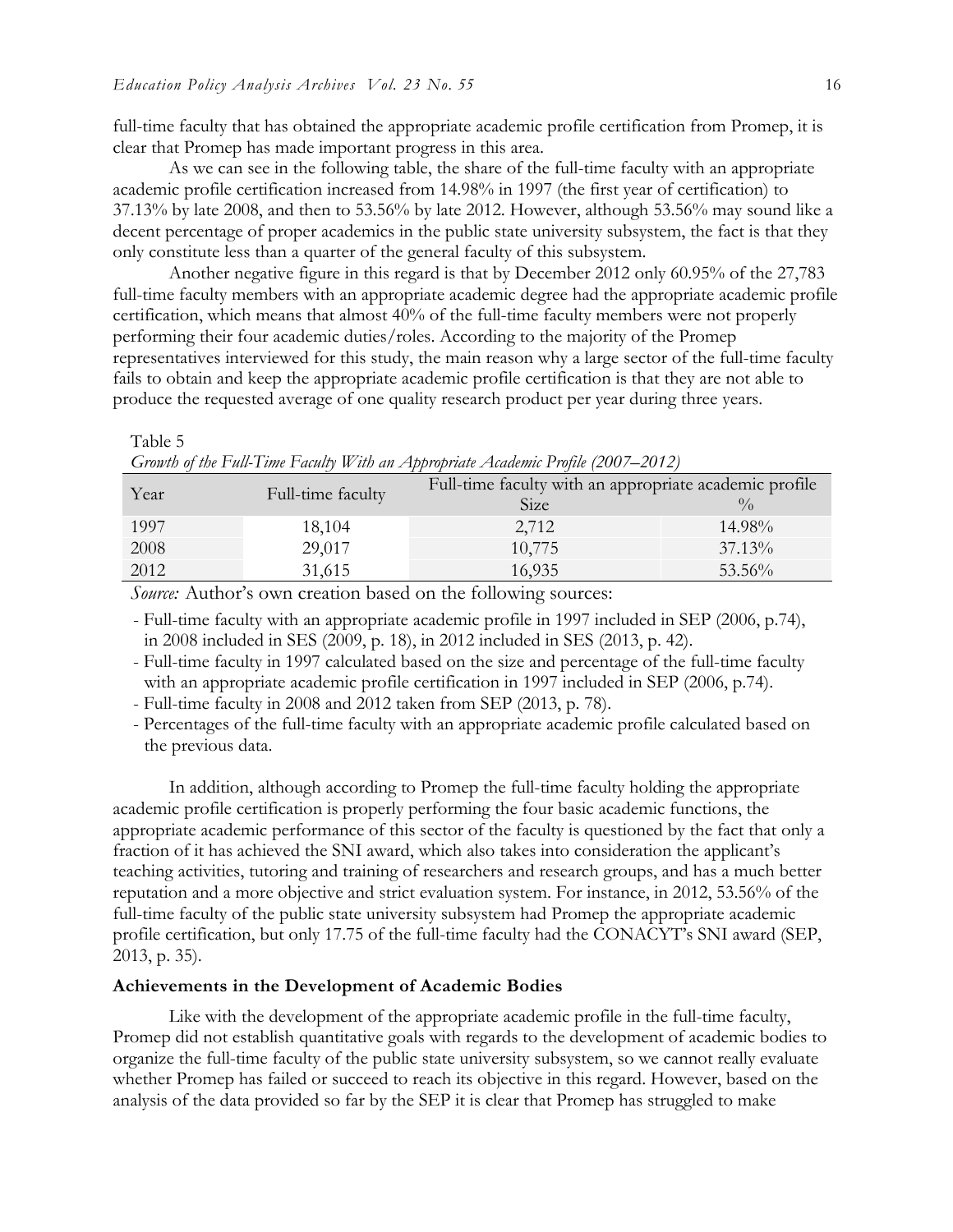significant progress in the consolidation of the system of academic bodies within the public state university subsystem.

First of all, it was not until 2000 when Promep created the first national database about the development of academic bodies in the public state university subsystem. And it was in 2001 when Promep created a system to classify the academic bodies according to their levels of consolidation, which was based on: 1) the academic degree and profile of their members (who can only be members of the full-time faculty); 2) their research production; 3) participation in knowledge and research networks; 4) and participation in institutional academic activities (SEP, 2006, p. 99). Promep recognized three types of academic bodies: the consolidated academic body (*cuerpo académico consolidado*), the nearly-consolidated academic body (*cuerpo académico en consolidación*), and the developing academic bodies (*cuerpo académico en formación*).

As the name suggests, the consolidated academic body was the best type: most of its members hold doctoral degrees, the appropriate academic profile certification and the SNI award; its team research production is constant and published in important journals; its members demonstrate an intense academic activity (through regular and frequent participation in congresses, seminars, panel discussions, and workshops). In terms of participation in knowledge and research networks, it has established links with their counterparts in Mexico and abroad. On the other hand, the nearlyconsolidated academic body was the one in which just over half of its members hold a doctoral degree and the appropriate academic profile certification; its members produce and publish research in a regular but not intense basis; its members have established links with other academic bodies and supports their HEU through the formation of human resources. Finally, the developing academic body is not really a productive academic body as it has only defined its line of generation of application of knowledge but has not produced relevant results and has established contact with similar academic bodies but has not worked with them; in addition, less than half of its members hold a doctoral degree or have obtained the appropriate academic profile certification.

As the SEP has recognized (2006, p. 103), still by 2001 most public state universities did not understand well enough the concept of academic body and thus registered as such other figures like "departments", "divisions", "disciplinary academies", and "colleges" (SEP, 2006, p. 110). For this reason, the same year Promep elaborated a guide to clarify to the public state universities the features and expected functions of the academic bodies and in 2002 carried out a series of workshops across all the public state universities to explain to their administrators and faculty staff what academic bodies were supposed to be (SEP, 2006, p. 99–100). In addition, in 2001 Promep also introduced the category of *grupo disciplinar* (disciplinary group) to identify the groups of academics that aimed to be recognized as "academic bodies" but did not meet the requirements to achieve even the lowest category. However, in 2003 the "disciplinary group" category was absorbed by the "developing academic body" category (ANUIES, 2006, p. 105).

As Table 6 illustrates, if we look at the general number of academic bodies without taking into account their degree of consolidation, it seems that there was a significant progress in this area from 2002, when the academic bodies were counted and evaluated for the first time. The total number of academic bodies recognized by Promep went from 2,359 in 2002 to 2,903 in late 2008. However, this number actually decreased to 2,869 in 2012.

The situation gets worse if we focus on the development of consolidated academic bodies, which is the only category of academic bodies that should actually be counted as such, since this type of academic body is the only one that: a) is formed by full-time faculty with an appropriate academic profile; b) performs their academic functions as expected; and c) produces a regular and coherent number of research products. The number of consolidated academic bodies went from just 34 in 2002 to 298 in late 2008, and then to 654 in 2012. Based on this figure there is currently an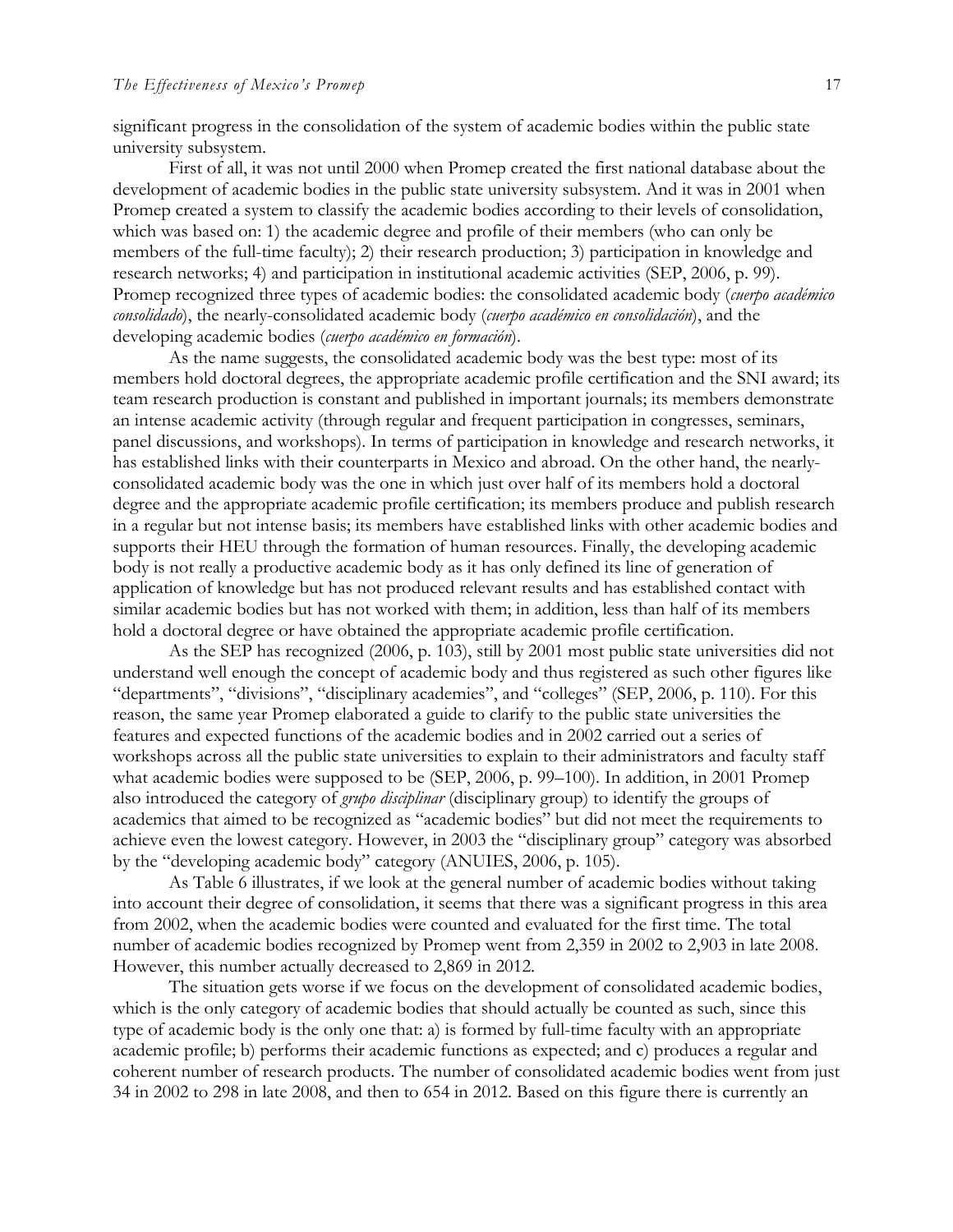average of just 17 functional academic bodies in each of the 39 public state universities served by Promep, which is a very low number, considering the fact that each state university has an average of 20 higher education units/establishments and each of those units has an average of six programs of studies, and each of these programs needs at least one academic body to function properly.

In terms of the development of collaboration networks, in 2009 Promep recognized 113 projects for collaboration networks, which had the participation of 331 "academic bodies" (consolidated and nearly consolidated), 46 national research groups and 67 international research groups from 22 countries.

The Promep representatives interviewed for this study generally indicated that the main reason why many academic bodies dissolve shortly after their creation or fail to reach a consolidated category is that they struggle to produce a regular number of research products in which all the members participate.

#### Table 6

| Evolution of Academic Bodies, Total and by Categories (2002–2012) |       |            |               |     |                     |              |               |
|-------------------------------------------------------------------|-------|------------|---------------|-----|---------------------|--------------|---------------|
|                                                                   | Total | Developing |               |     | Nearly consolidated | Consolidated |               |
| Year                                                              |       |            | $\frac{0}{0}$ |     | $^{0}/_{0}$         |              | $\frac{0}{0}$ |
| 2002                                                              | 2,359 | 2,155      | 91.35         | 170 | 7.20                | 34           | 1.44          |
| 2008                                                              | 2,903 | 1,988      | 68.48         | 617 | 21.25               | 298          | 10.26         |
| 2012                                                              | 2,869 | 1,260      | 43.91         | 955 | 33.28               | 654          | 22.79         |

*Source:* Author's own creation based on the following sources: data about 2002 taken from ANUIES (2006, p. 105), 2008 from SES (2009b, p. 7, 30), and 2012 from SEP (2013, p. 84)*.*

Here it is important to remark that Promep has not released much information about the number of members of the full-time faculty of the public state university subsystem that is part of these academic bodies. In fact, the only year about which the SEP provides this information is late 2011, when according to it only 34.46% of the full-time faculty was part of an academic body (Promep, 2012), but only about a fifth of them were part of a consolidated academic body. This highlights the fact that the great majority of full-time faculty is currently not part of an academic group despite the expectation that they do so.

#### **Conclusions**

The review of Promep's results and strategies indicates that this program has dedicated important economic resources and made very important logistical efforts to implement a series of well-planned strategies and policies to increase the size, academic profile, performance and organization of the full-time faculty of the public state university subsystem. Moreover, other strategic programs of the SEP have also collaborated with Promep and used part of their resources to help Promep to achieve its goals. For instance, since its implementation (in 2001) to 2012, the PIFI has destined 1,963,093,459.39 Mexican Pesos (approximately 154,780,849.70 USD) to finance 2,607 projects destined to the "strengthening of the faculty's academic profile and the system of academic bodies"; 499,046,818.18 Mexican Pesos (approximately 39,275,952.94 USD) to finance 3,862 research projects carried out by consolidated and nearly consolidated academic bodies; and 108,264,332.00 Mexican Pesos (approximately 8,535,924.79 USD) to finance 129 projects for the "creation of academic networks" (SEP, 2013, p. 33).

In addition, in order to further encourage the full-time faculty to obtain and maintain the appropriate academic profile certification and to participate in academic bodies, in the last decade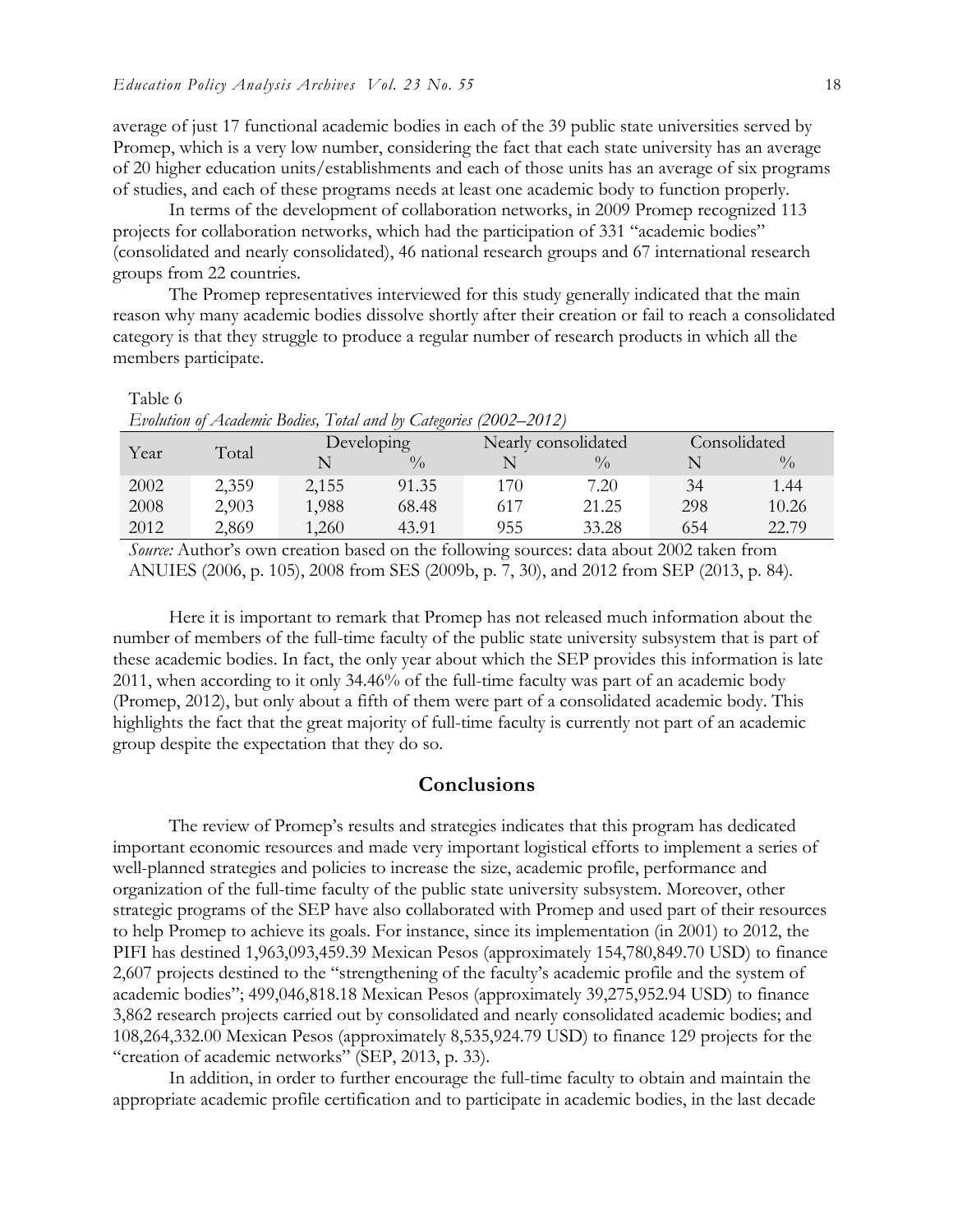many public state universities have started to offer, from their own budget, personal annual economic rewards to the full-time faculty members with the appropriate academic profile certification and membership to an academic body. Moreover, after the implementation of Promep, some public state universities created the categories of *Profesor-investigador* (Professor-researcher) to recognize the members of the faculty staff that have an outstanding research production.

This study has shown that the implementation of Promep has had a very positive and truly transcendental impact on the provision of regulations and policies to promote and fund the constant academic improvement of the teaching staff and the development of a research culture in the public state university subsystem. However, as this study demonstrates, Promep has failed to fully meet some of its goals and to establish some specific quantitative goals in some of the areas it aims to improve. In particular, Promep has failed to meet its two main objectives: 1) to increase the proportion of the full-time faculty in the public state university subsystem in relation to the general faculty to 66% and 2) to eradicate the full-time faculty whose highest degree was the bachelor's degree.

It seems that the failure to increase the proportion of the full-time faculty in the public state university subsystem to 66% in relation to the general faculty is the responsibility of the SEP, which is the institution in charge of authorizing and financing more full-time post for public HEIs. The SEP has failed to provide the new posts despite the fact that there are economic resources and plenty of highly-qualified national professionals who are not only available and eager to work at higher education institutions, but have also graduated from universities with advanced research and academic culture. In this sense, if increasing the proportion of the full-time faculty to 66% is no longer the main objective of Promep it should then start to expand its faculty improvement schemes to the part-time faculty staff of the public state university subsystem.

The failure to reduce the proportion of under-qualified full-time faculty members in the public state university subsystem (currently around 10%) is the shared responsibility of: 1) many public state universities which have not only allowed under-qualified full-time faculty members (who have shown a lack of interest and willingness to make an effort to meet the minimum academic requirements to work at a university) to keep their full-time post and associated benefits despite having failed to produce a postgraduate degree but have also continued to give new full-time faculty posts to under-qualified people, despite this goes against their internal legislation and the DES-PROMEP agreements; and 2) Promep, for allowing the previous practices, of which it is aware, and failing to implement more drastic binding recruitment, permanence and promotion agreements with public HEIs and a system of penalties for the public HEIs that do not comply with them.

The fact that a large share of the full-time faculty with an appropriate academic degree still does not have the appropriate academic profile certification and is not part of an academic body is also the shared responsibility of: 1) many of the public HEIs that are part of the Public State University Subsystem and have failed to convince and/or force this sector of the full-time faculty to properly perform their four academic duties to obtain the appropriate academic profile certification and join an academic body despite they have paid-hours assigned to perform each of the four activities; and 2) Promep for allowing the previous and failing to implement academic performance agreements with the full-time faculty and a system of penalties or demotion for those failing to comply with their duties.

Finally, it is important to highlight that Promep has and still continues to fail at making public some of the data and indicators needed by independent researchers to monitor its achievements and failures in relation to the public state university subsystem as a whole. For example, Promep has not made public a year-by-year database of the size of the faculty staff of the whole public state university subsystem, the size and share of the full-time faculty that participates in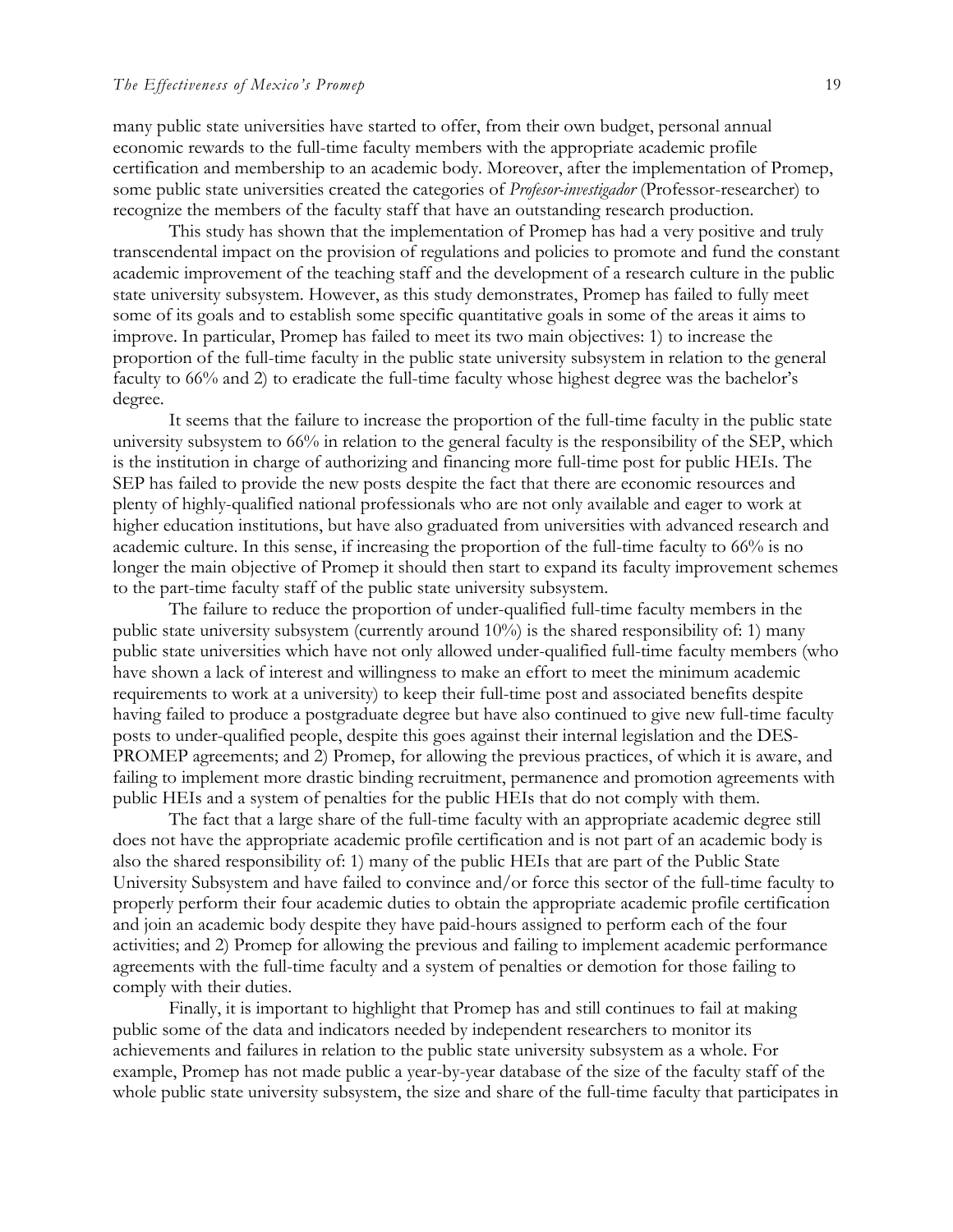academic bodies in this subsystem, the share of the full-time faculty from this subsystem that has obtained the SNI award. Thus, for this analysis we had to calculate much of the previous data based on unclassified data provided by other sources, like the ANUIES. Promep has also failed to update the information in its website (www.promep.sep.gob.mx/), where for instance, the "Presentation" section still in June 2013 only promoted the achievements made by December 2011.

These findings on Promep's achievements and weaknesses can be useful for policymakers and government authorities from countries interested in designing programs to improve the faculty of their public higher education institutions in the areas of teaching, research, tutoring and/or administration. The results of this study should be taken into account particularly by Mexico's federal government, the SEP and its Higher Education Division in the design of the new version of the Promep that will try to give continuity to its objectives: *PRODEP - Programa para el Desarrollo Profesional Docente*. The main recommendation for those in charge of designing and adapting faculty improvement/development programs is to establish reachable goals and to reach strict agreements with the higher education institutions that will be served by the program to make sure they abide by the operation rules and regulations and do not tolerate cheating tactics in the evaluation of the faculty.

### **References**

Altbach, P. G. (1977). *Comparative perspectives on the academic profession*. New York: Praeger.

- ANUIES. (2006). *Consolidación y avance de la educación en México. Elementos de diagnostico y propuestas*. Mexico: Author.
- ANUIES. (2008). *Anuario estadístico 2005–2007. Población escolar y personal docente en la educación media superior y superior*. Mexico: Author.
- ANUIES. (2009). *Anuario estadístico 2008. Población escolar y personal docente en la educación media superior y superior*. Mexico: Author.
- ANUIES. (2012). *Anuario estadístico 2010*–*2011. Población escolar y personal docente en la educación media superior y superior*. Mexico: Author.
- Bland, C., Schmitz, C., Stritter, F., Henry, R., & Aluise, J. (1990). *Successful faculty in academic medicine*. New York: Springer-Verlag.
- Cámara de Diputados. (2005). *Series sobre educación superior n° 1. Estadísticas del sistema*. Mexico: Author. Retrieved from

http://www.diputados.gob.mx/cesop/doctos/EDUICACION\_SUPERIOR\_1.pdf

- Centra, J. A. (1978). Types of faculty development programs. *Journal of Higher Education*, *49*(2), 151– 162. http://dx.doi.org/10.2307/1979280
- Comas, O. J. (2003). *Movilidad académica y efectos no previstos de los estímulos económicos durante el periodo de la modernización educativa*. Mexico City: ANUIES.
- CONACYT. (2011). *Estadísticas básicas. SNI vigentes 2011*. Mexico: Author. Retrieved from http://www.conacyt.gob.mx/SNI/Documents/Estadisticas\_basicas\_2011.pdf
- De Vries, W. (2000). Silencios y ruidos: Las políticas para la educación superior en México. *Revista de la Educación Superior en Linea,* Vol. XXIX (2), N° 114. Retrieved from http://publicaciones.anuies.mx/revista/114/2/3/es/silencios-y-ruidos-las-politicas-para-laeducacion-superior-en-mexico
- Gil-Antón, M. (1994). *Los rasgos de la diversidad. Un estudio sobre los académicos mexicanos*. Mexico City: Universidad Autónoma Metropolitana Azcapotzalco.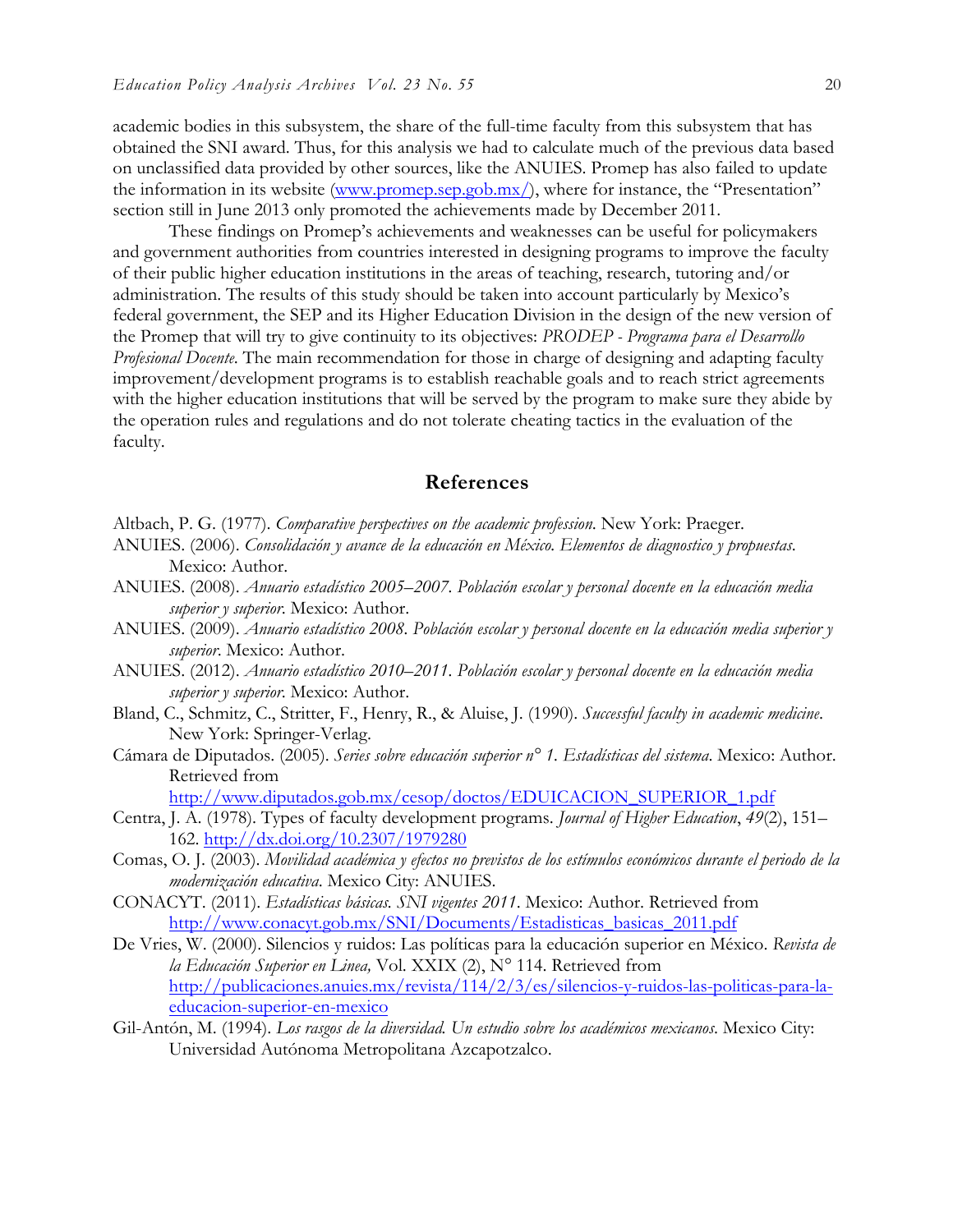Gobierno de los Estados Unidos Mexicanos, Presidencia de la República. (2007). *Plan Nacional de Desarrollo 2007*–*2012*. Retrieved from

http://pnd.calderon.presidencia.gob.mx/pdf/PND\_2007-2012.pdf

- INEGI. (2000). *Estadísticas históricas de México, Tomo I*. Mexico: Author.
- Pérez-Castro, J. (2006). Las políticas de fortalecimiento académico. De la simulación a una verdadera institucionalización. *Reencuentro*, *45*. Retrieved (Consulted on February 11) from http://redalyc.uaemex.mx/pdf/340/34004504.pdf
- Promep. (2012). *Presentación del Promep***.** http://promep.sep.gob.mx/presentacion.html
- SEP. (1996). *Programa de desarrollo educativo 1995*–*2000*. Mexico: Author. Retrieved from http://info4.juridicas.unam.mx/ijure/nrm/1/331/default.htm?s=iste
- SEP. (2003). *Estadística histórica de la SEP*. Mexico: SEP. Retrieved from www.sep-gob.mx
- SEP. (2006). *Programa de mejoramiento del profesorado. Un primer análisis de su operación e impactos en el proceso de fortalecimiento académico de las universidades públicas*. Mexico: Author. Retrieved from http://promep.sep.gob.mx/infgene/PROMEPanalisis1.pdf
- SEP. (2007). *Programa sectorial de educación 2007*–*2012*. Mexico: Author. Retrieved from http://promep.sep.gob.mx/infgene/prog\_sec.pdf
- SEP. (2007b). *Sistemas de pensiones y jubilaciones en las universidades públicas estatales*. Mexico: Author. Retrieved from www.ses.sep.gob. mx/.../SistemasdePensionesyJubilacionesIES.ppt.
- SEP. (2011). *Promep. Informe ejecutivo 2011*. Mexico: Author. Retrieved from http://promep.sep.gob.mx/temporales%5COTR\_11\_511\_S\_027\_36\_10.pdf
- SEP. (2013). *Taller fondos extraordinarios. UPES y UPEAS 2013*. Non-published report presented on 02/07/2013 to SEP representatives in the different public higher education institutions.
- SEP. (2013b). *Universidades públicas estatales y con apoyo solidario*. Retrieved on 30/05/2013 from http://www.dgesu.ses.sep.gob .mx/Principal/subdirecciones/educacion/upes.aspx.
- SEP. (2013c). Acuerdo 678 por el que se emiten las reglas de operación del Promep. *Diario Oficial*  (February 28, 2013)*,* SEPTIMA SECCION. Retrieved from http://promep.sep.gob.mx/reglas/Reglas\_PROMEP\_2013.pdf
- SES. (2009). Evaluación de los programas sociales apoyados con subsidios y transferencias. *Cuarto Trimestre 2008.* Retrieved from http://promep.sep.gob .mx/TRIMESTRALES/4o\_trimestre\_2008\_PROMEP.pdf
- SES. (2009b). Evaluación de los programas sociales apoyados con subsidios y transferencias. *Primer Trimestre 2009.* Retrieved from http://promep.sep.gob.mx/TRIMESTRALES/1er%20Trimestre%202009/1ertrimestre200 9PROMEP.pdf
- SES. (2013). Evaluación de los programas sociales apoyados con subsidios y transferencias. *Cuarto Trimestre 2012*. Retrieved from http://promep.sep.gob. mx/TRIMESTRALES/4o%20trimestre%202012%20PROMEP.pdf
- Whitcomb, M. (2003). The medical school's faculty is its most important asset. *Academic Medicine*, *78*(2), 117–118. http://dx.doi.org/10.1097/00001888-200302000-00001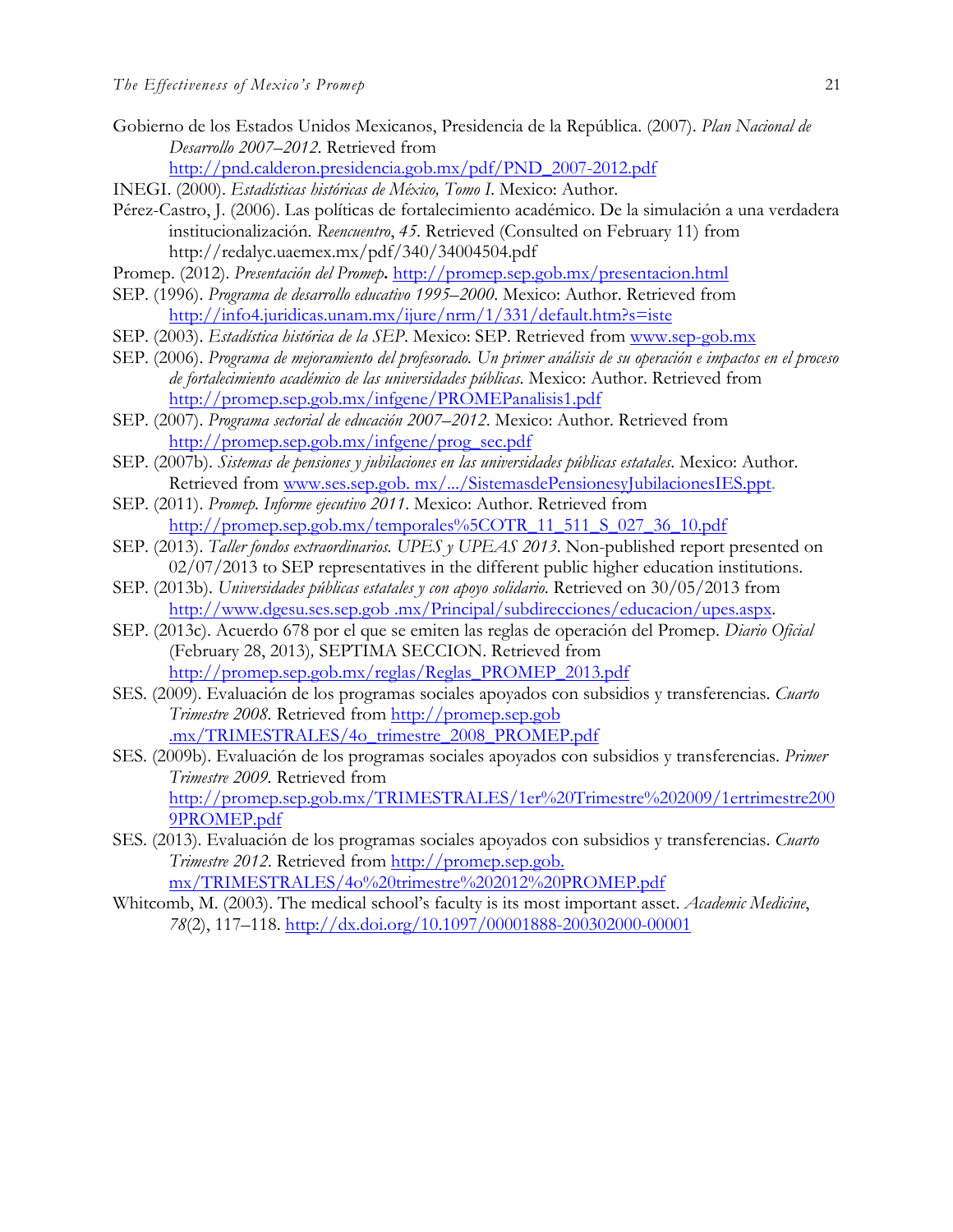## **About the Authors**

#### **Teresa de Jesús Guzmán-Acuña, Ph.D.**

Universidad Autónoma de Tamaulipas

Unidad Académica Multidisciplinaria de Ciencias, Educación y Humanidades tjguzman@uat.edu.mx

Teresa Guzmán Acuña is Professor of educational technology and educational research in the College of Education at the Autonomous University of Tamaulipas, México. She earned the Ph.D. on International Education at the Autonomous University of Tamaulipas. She is a Level 1 member of México's National System of Researchers (managed by CONACYT) and is the author of articles, books and book chapters. She is also a Director and consultant of master's and doctoral theses. Her research interests include Policy and Planning in Higher Education and the Academic Profession. She is a member of the research group "Politics, Administration and Educational Management," Institutional Representative of Teacher Improvement Program (PROMEP) (2005-2013) and Institutional Representative of Performance incentive program for teachers (ESDEPED) (2010-2013) of the Autonomous University of Tamaulipas.

#### **Cruz Alberto Martínez-Arcos, Ph.D.**

Universidad Autónoma de Tamaulipas Unidad Académica de Derecho y Ciencias Sociales camartinez@uat.edu.mx

Cruz Alberto Martínez-Arcos (Ciudad Victoria, Tamaulipas, 1980) is Professor of public opinion, communication theory, and communication research methods at the Department of Communication Sciences of the School of Law and Social Sciences of the Autonomous University of Tamaulipas (Mexico) since 2013, and Professor of qualitative research methods in education at the Regional Center for Teachers' Development and Educational Research (Victoria, Tamaulipas, Mexico). He earned his Master's and Doctoral degrees in Media and Communications at the University of London in 2006 and 2012, respectively. He also works as translator for the Latina Journal of Social Communication (*Revista Latina de Comunicación Social*) since 2010. His current research projects revolve around issues of Education policy analysis and Media representations.

# education policy analysis archives

Volume 23 Number 55 June  $8<sup>th</sup>$ , 2015 ISSN 1068-2341

## $\left($ cc

SOME RIGHTS RESERVED Readers are free to copy, display, and distribute this article, as long as the work is attributed to the author(s) and **Education Policy Analysis Archives,** it is distributed for noncommercial purposes only, and no alteration or transformation is made in the work. More details of this Creative Commons license are available at

http://creativecommons.org/licenses/by-nc-sa/3.0/. All other uses must be approved by the author(s) or **EPAA**. **EPAA** is published by the Mary Lou Fulton Institute and Graduate School of Education at Arizona State University Articles are indexed in CIRC (Clasificación Integrada de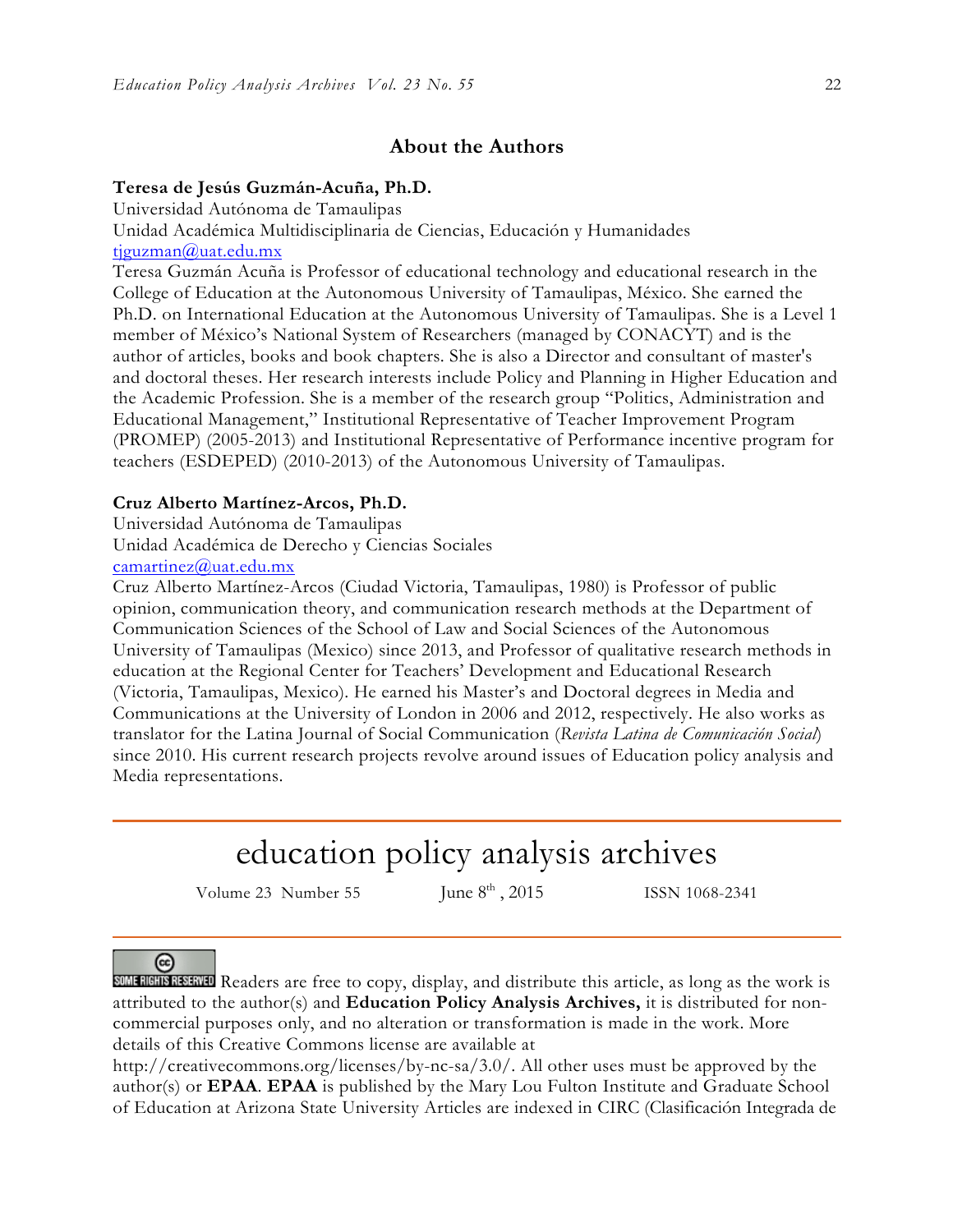Revistas Científicas, Spain), DIALNET (Spain), Directory of Open Access Journals, EBSCO Education Research Complete, ERIC, Education Full Text (H.W. Wilson), QUALIS A2 (Brazil), SCImago Journal Rank; SCOPUS, SOCOLAR (China).

Please contribute commentaries at http://epaa.info/wordpress/ and send errata notes to Gustavo E. Fischman fischman@asu.edu

**Join EPAA's Facebook community** at https://www.facebook.com/EPAAAAPE and **Twitter feed** @epaa\_aape.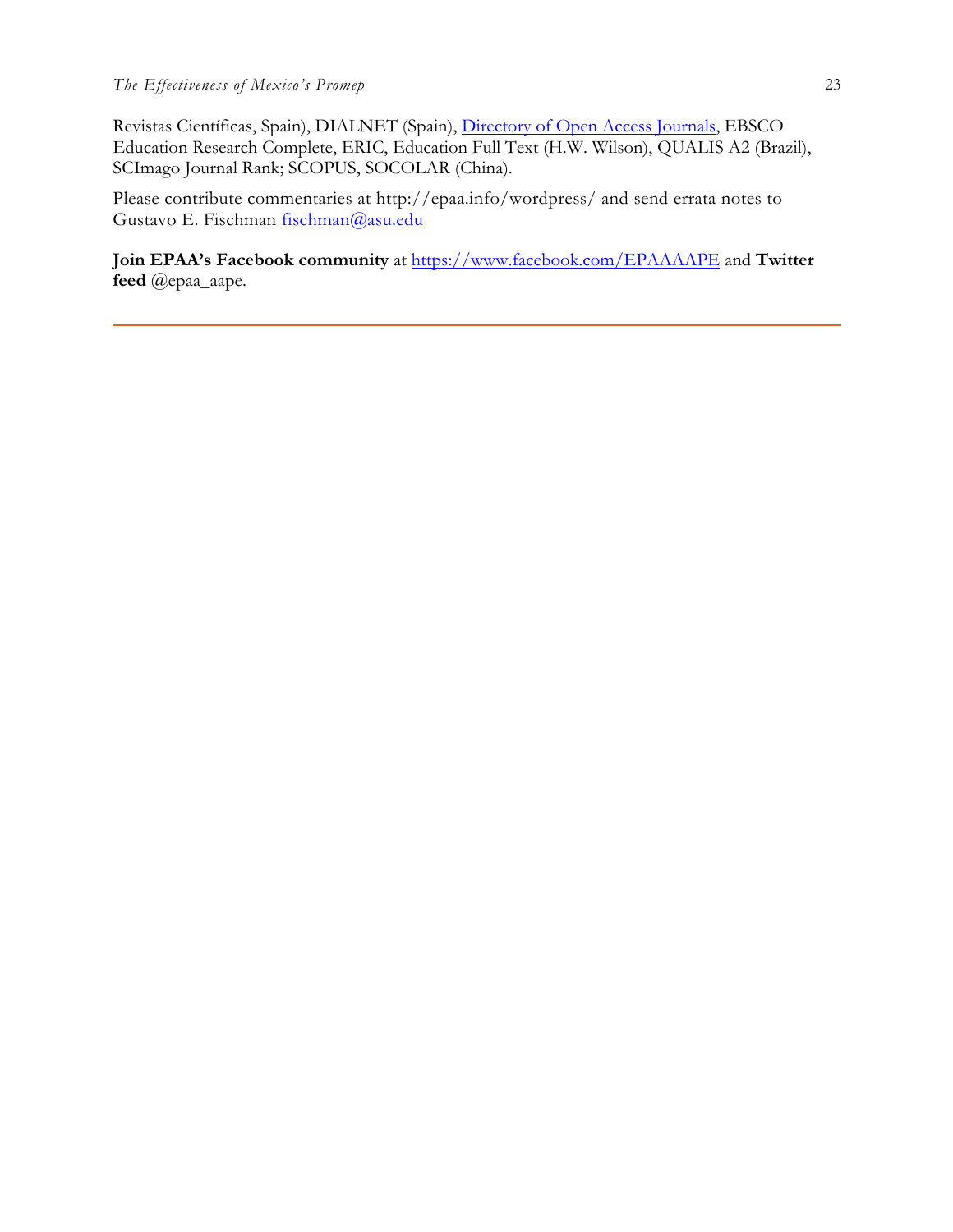## education policy analysis archives editorial board

#### Editor **Gustavo E. Fischman** (Arizona State University) Associate Editors: **Audrey Amrein-Beardsley** (Arizona State University), & **Jeanne M. Powers** (Arizona State University)

**Michael W. Apple** University of Wisconsin, Madison **David C. Berliner** Arizona State University **Maria Martinez-Coslo** University of Texas, **Wendy C. Chi** Jefferson County Public Schools in Golden, Colorado **Casey Cobb** University of Connecticut **Sharon Nichols** University of Texas, San Antonio **Arnold Danzig** California State University, San Jose **Antonia Darder** Loyola Marymount University **João Paraskveva** University of Massachusetts, **Linda Darling-Hammond** Stanford University **Laurence Parker** University of Utah **Chad d'Entremont** Rennie Center for Education Research and Policy **John Diamond** Harvard University **John Rogers** University of California, Los Angeles **Tara Donahue** McREL International **A. G. Rud** Washington State University **Christopher Joseph Frey** Bowling Green State University **Melissa Lynn Freeman** Adams State College **Kimberly Scott** Arizona State University **Amy Garrett Dikkers** University of North Carolina Wilmington **Gene V Glass** Arizona State University **Maria Teresa Tatto** Michigan State University **Ronald Glass** University of California, Santa Cruz **Larisa Warhol** Arizona State University **Harvey Goldstein** University of Bristol **Cally Waite** Social Science Research Council **Eric M. Haas** WestEd **Kevin Welner** University of Colorado, Boulder **Kimberly Joy Howard** University of Southern California

**Jessica Allen** University of Colorado, Boulder **Jaekyung Lee** SUNY Buffalo **Gary Anderson** New York University **Christopher Lubienski** University of Illinois, Urbana-Champaign **Sarah Lubienski** University of Illinois, Urbana-Champaign **Angela Arzubiaga** Arizona State University **Samuel R. Lucas** University of California, Berkeley Arlington **Robert Bickel Marshall University William Mathis University of Colorado, Boulder Henry Braun** Boston College **Tristan McCowan** Institute of Education, London **Eric Camburn** University of Wisconsin, Madison **Michele S. Moses** University of Colorado, Boulder **Julianne Moss** Deakin University

**Noga O'Connor** University of Iowa

Dartmouth **Susan L. Robertson** Bristol University

**Sherman Dorn** Arizona State University **Felicia C. Sanders** Institute of Education Sciences **Janelle Scott** University of California, Berkeley

**Dorothy Shipps** Baruch College/CUNY

**Jacob P. K. Gross** University of Louisville **John Weathers** University of Colorado, Colorado Springs **Ed Wiley** University of Colorado, Boulder

**Aimee Howley** Ohio University **Terrence G. Wiley** Center for Applied Linguistics **Craig Howley** Ohio University **John Willinsky** Stanford University

**Steve Klees** University of Maryland **Kyo Yamashiro** Los Angeles Education Research Institute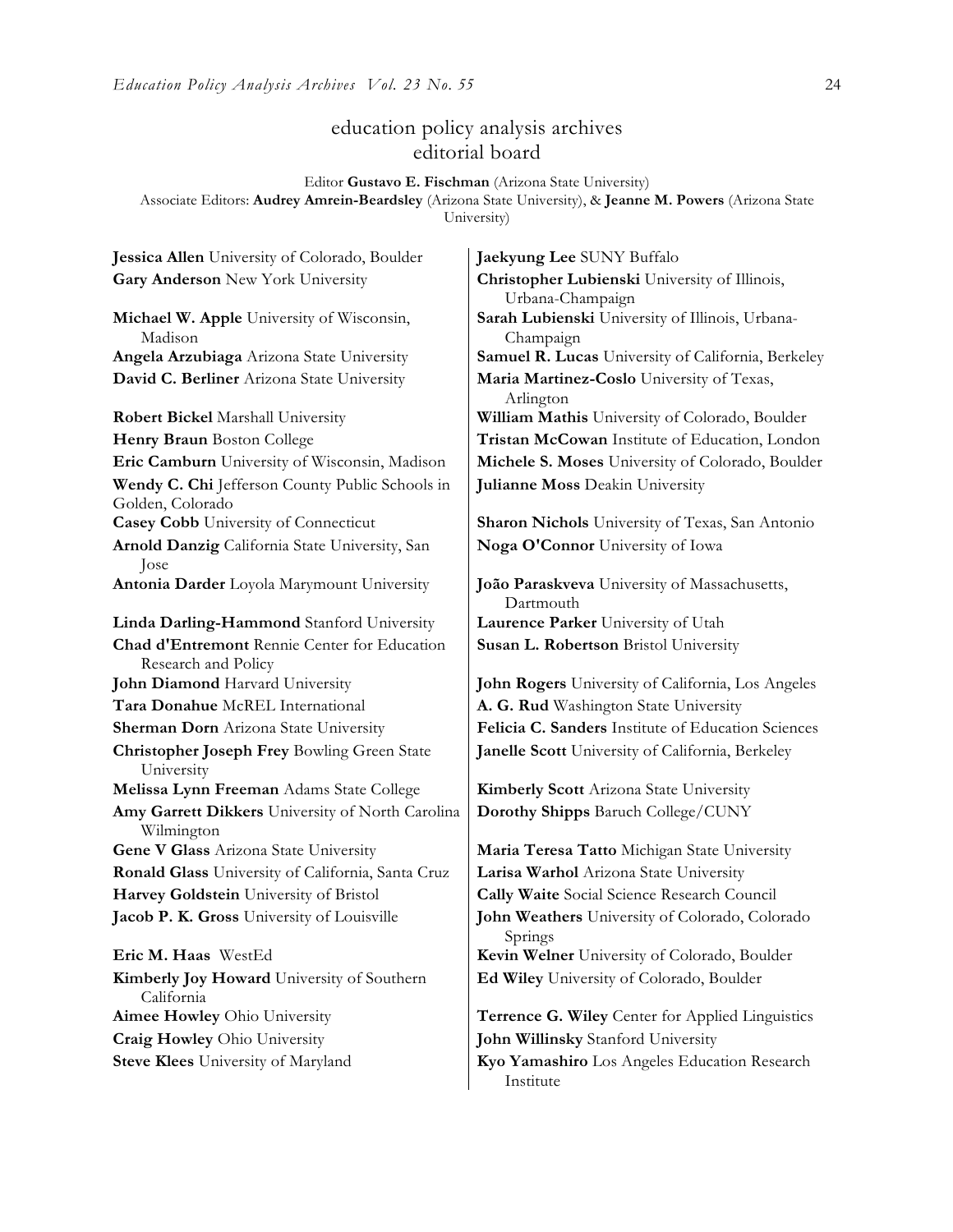**Armando Alcántara Santuario** IISUE, UNAM

## archivos analíticos de políticas educativas consejo editorial

Editores: **Gustavo E. Fischman** (Arizona State University), **Jason Beech** (Universidad de San Andrés), **Alejandro Canales** (UNAM) y **Jesús Romero Morante** (Universidad de Cantabria)

México **Claudio Almonacid** University of Santiago, Chile **Imanol Ordorika** Instituto de Investigaciones **Pilar Arnaiz Sánchez** Universidad de Murcia, España **Xavier Besalú Costa** Universitat de Girona, España **Jose Joaquin Brunner** Universidad Diego Portales, Chile **Damián Canales Sánchez** Instituto Nacional para la Evaluación de la Educación, México **María Caridad García** Universidad Católica del Norte, Chile **Raimundo Cuesta Fernández** IES Fray Luis de León, España **Marco Antonio Delgado Fuentes** Universidad Iberoamericana, México **Inés Dussel** DIE**-**CINVESTAV, Mexico **Rafael Feito Alonso** Universidad Complutense de Madrid. España **Pedro Flores Crespo** Universidad Iberoamericana, México **Verónica García Martínez** Universidad Juárez Autónoma de Tabasco, México **Francisco F. García Pérez** Universidad de Sevilla, España **Edna Luna Serrano** Universidad Autónoma de Baja California, México **Alma Maldonado** DIE-CINVESTAV México **Alejandro Márquez Jiménez** IISUE, UNAM México **Jaume Martínez Bonafé**, Universitat de València, España

**José Felipe Martínez Fernández** University of California Los Angeles, Estados Unidos

**Fanni Muñoz** Pontificia Universidad Católica de Perú,

Economicas – UNAM, México **Maria Cristina Parra Sandoval** Universidad de Zulia, Venezuela **Miguel A. Pereyra** Universidad de Granada, España **Monica Pini** Universidad Nacional de San Martín, Argentina **Paula Razquin** Universidad de San Andrés, Argentina **Ignacio Rivas Flores** Universidad de Málaga, España **Daniel Schugurensky** Arizona State University, Estados Unidos **Orlando Pulido Chaves** Instituto para la Investigacion Educativa y el Desarrollo Pedagogico IDEP **José Gregorio Rodríguez** Universidad Nacional de Colombia **Miriam Rodríguez Vargas** Universidad Autónoma de Tamaulipas, México **Mario Rueda Beltrán** IISUE, UNAM México **José Luis San Fabián Maroto** Universidad de Oviedo, España **Yengny Marisol Silva Laya** Universidad Iberoamericana, México **Aida Terrón Bañuelos** Universidad de Oviedo, España **Jurjo Torres Santomé** Universidad de la Coruña, España **Antoni Verger Planells** University of Barcelona, España **Mario Yapu** Universidad Para la Investigación Estratégica, Bolivia